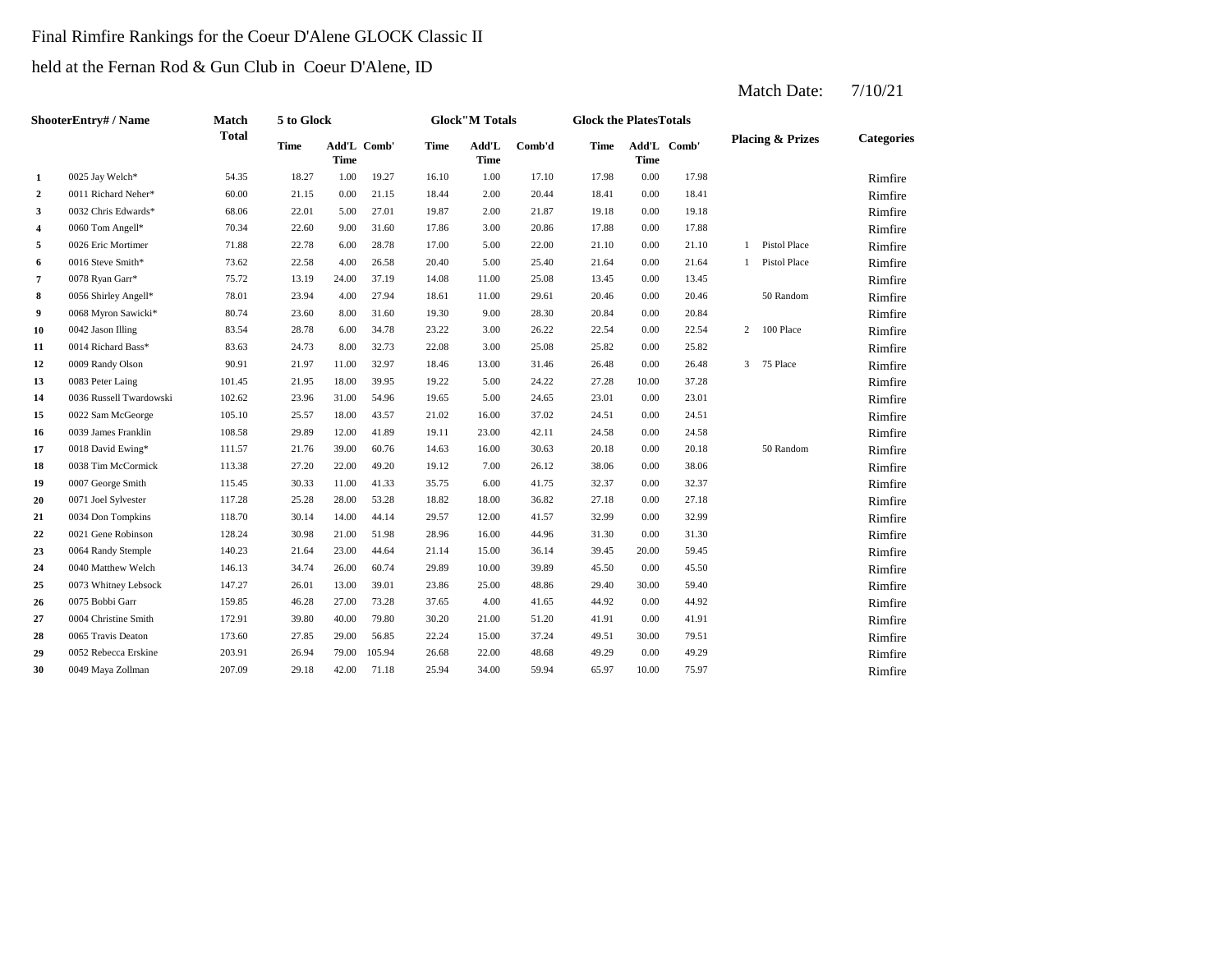#### Final GLOCK Girl Rankings for the Coeur D'Alene GLOCK Classic II

held at the Fernan Rod & Gun Club in Coeur D'Alene, ID

|                | <b>ShooterEntry#/Name</b> | Match        | 5 to Glock |                            |        |       | <b>Glock</b> "M Totals |        | <b>Glock the PlatesTotals</b> |               |        |   |                             |
|----------------|---------------------------|--------------|------------|----------------------------|--------|-------|------------------------|--------|-------------------------------|---------------|--------|---|-----------------------------|
|                |                           | <b>Total</b> | Time       | Add'L Comb'<br><b>Time</b> |        | Time  | Add'L<br>Time          | Comb'd | Time                          | Add'L<br>Time | Comb'  |   | <b>Placing &amp; Prizes</b> |
| 1              | 0058 Shirley Angell*      | 77.28        | 27.68      | 2.00                       | 29.68  | 22.78 | 4.00                   | 26.78  | 20.82                         | 0.00          | 20.82  |   | 100 Place                   |
| $\overline{2}$ | 0031 Kacie Bane           | 112.45       | 22.92      | 35.00                      | 57.92  | 18.71 | 12.00                  | 30.71  | 23.82                         | 0.00          | 23.82  |   | 100 Place                   |
| 3              | 0046 Tammy Levanger       | 133.05       | 23.06      | 22.00                      | 45.06  | 26.85 | 14.00                  | 40.85  | 37.14                         | 10.00         | 47.14  | 2 | <b>ETool Place</b>          |
| $\overline{4}$ | 0003 Robin Siverts        | 141.65       | 23.04      | 45.00                      | 68.04  | 22.18 | 22.00                  | 44.18  | 29.43                         | 0.00          | 29.43  | 3 | Knife Place                 |
| 5              | 0005 Christine Smith      | 163.25       | 41.77      | 18.00                      | 59.77  | 31.82 | 19.00                  | 50.82  | 42.66                         | 10.00         | 52.66  |   |                             |
| 6              | 0077 Bobbi Garr           | 188.40       | 56.27      | 13.00                      | 69.27  | 52.33 | 11.00                  | 63.33  | 55.80                         | 0.00          | 55.80  |   |                             |
| $\overline{7}$ | 0082 Brecka Botts         | 233.67       | 35.46      | 38.00                      | 73.46  | 42.17 | 13.00                  | 55.17  | 85.04                         | 20.00         | 105.04 |   |                             |
| 8              | 0047 Kim Knoell           | 262.77       | 41.00      | 26.00                      | 67.00  | 42.91 | 4.00                   | 46.91  | 48.86                         | 100.00        | 148.86 |   |                             |
| 9              | 0074 Maya Zollman         | 333.56       | 32.63      | 85.00                      | 117.63 | 32.30 | 73.00                  | 105.30 | 70.63                         | 40.00         | 110.63 |   |                             |
| 10             | 0054 Rebecca Erskine      | 358.42       | 41.31      | 96.00                      | 137.31 | 32.89 | 24.00                  | 56.89  | 84.22                         | 80.00         | 164.22 |   |                             |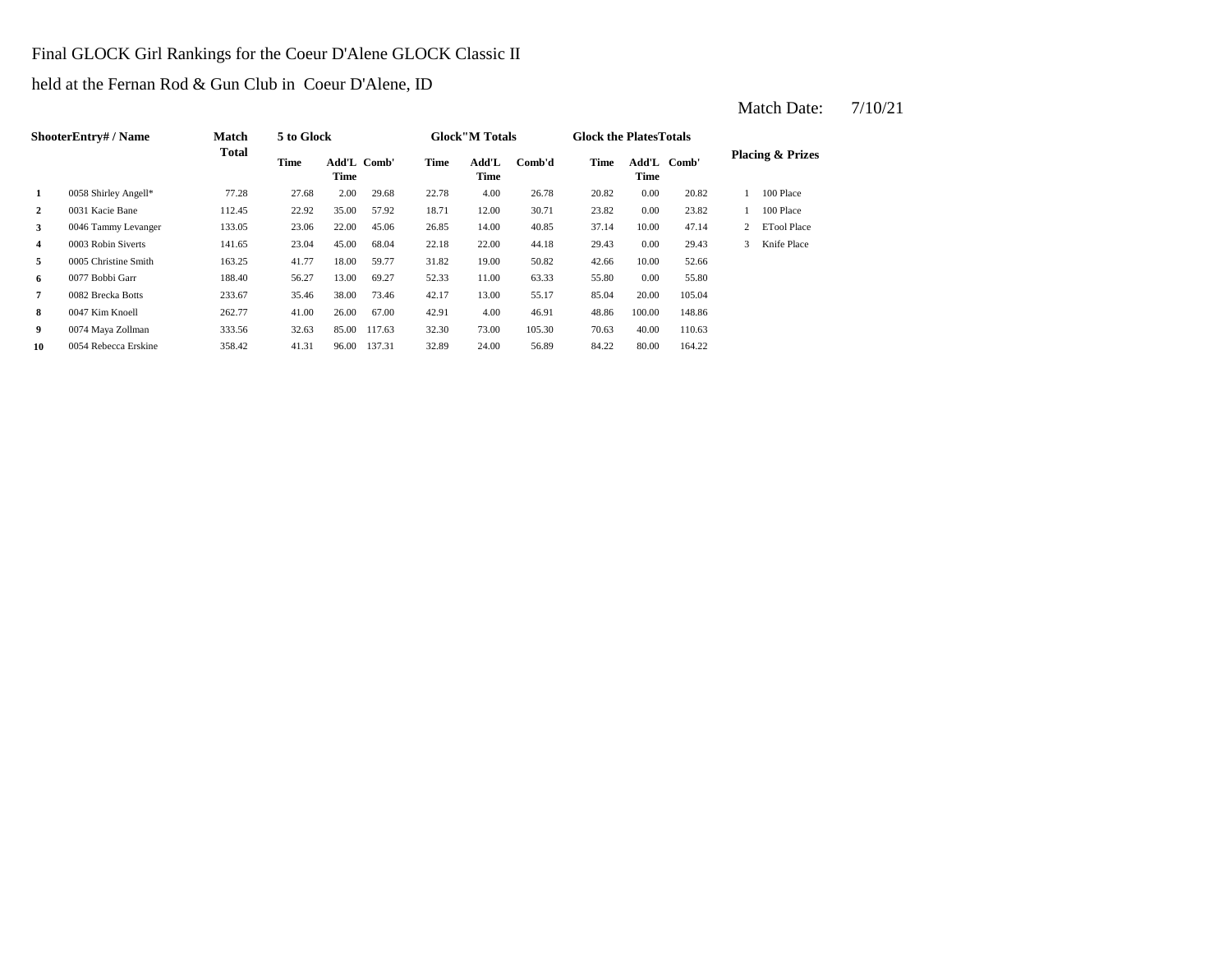#### Final Pocket GLOCK Rankings for the Coeur D'Alene GLOCK Classic II

held at the Fernan Rod & Gun Club in Coeur D'Alene, ID

|                  | ShooterEntry# / Name | Match        | 5 to Glock  |                            |       |             | <b>Glock"M Totals</b> |        | <b>Glock the PlatesTotals</b> |                            |        |   |                             |
|------------------|----------------------|--------------|-------------|----------------------------|-------|-------------|-----------------------|--------|-------------------------------|----------------------------|--------|---|-----------------------------|
|                  |                      | <b>Total</b> | <b>Time</b> | Add'L Comb'<br><b>Time</b> |       | <b>Time</b> | Add'L<br><b>Time</b>  | Comb'd | <b>Time</b>                   | Add'L Comb'<br><b>Time</b> |        |   | <b>Placing &amp; Prizes</b> |
| 1                | 0061 Tom Angell*     | 52.60        | 15.23       | 4.00                       | 19.23 | 13.51       | 1.00                  | 14.51  | 18.86                         | 0.00                       | 18.86  | 1 | <b>Pistol Place</b>         |
| $\boldsymbol{2}$ | 0012 Richard Neher*  | 53.66        | 13.90       | 4.00                       | 17.90 | 12.53       | 2.00                  | 14.53  | 21.23                         | 0.00                       | 21.23  |   |                             |
| 3                | 0079 Ryan Garr*      | 55.50        | 12.13       | 1.00                       | 13.13 | 13.29       | 1.00                  | 14.29  | 18.08                         | 10.00                      | 28.08  |   |                             |
| 4                | 0050 Mark Ayala*     | 63.04        | 14.65       | 6.00                       | 20.65 | 13.87       | 4.00                  | 17.87  | 24.52                         | 0.00                       | 24.52  |   |                             |
| 5                | 0023 Sam McGeorge    | 63.25        | 20.33       | 3.00                       | 23.33 | 17.67       | 0.00                  | 17.67  | 22.25                         | 0.00                       | 22.25  |   |                             |
| 6                | 0028 Scott Ferwerda* | 65.99        | 10.68       | 10.00                      | 20.68 | 12.57       | 1.00                  | 13.57  | 21.74                         | 10.00                      | 31.74  |   |                             |
| 7                | 0069 Myron Sawicki*  | 69.40        | 17.27       | 12.00                      | 29.27 | 17.45       | 2.00                  | 19.45  | 20.68                         | 0.00                       | 20.68  |   |                             |
| 8                | 0057 Shirley Angell* | 76.86        | 16.45       | 13.00                      | 29.45 | 15.06       | 1.00                  | 16.06  | 21.35                         | 10.00                      | 31.35  |   |                             |
| 9                | 0001 Ken Siverts*    | 86.45        | 14.00       | 12.00                      | 26.00 | 13.02       | 2.00                  | 15.02  | 25.43                         | 20.00                      | 45.43  |   |                             |
| 10               | 0020 Adam Lester     | 87.01        | 19.17       | 5.00                       | 24.17 | 19.11       | 2.00                  | 21.11  | 31.73                         | 10.00                      | 41.73  | 1 | 100 Place                   |
| 11               | 0017 Steve Smith*    | 96.45        | 16.12       | 12.00                      | 28.12 | 15.27       | 3.00                  | 18.27  | 30.06                         | 20.00                      | 50.06  |   |                             |
| 12               | 0067 Pierce Gural    | 97.76        | 13.43       | 21.00                      | 34.43 | 10.88       | 14.00                 | 24.88  | 18.45                         | 20.00                      | 38.45  | 2 | <b>ETool Place</b>          |
| 13               | 0066 Craig Gural     | 103.16       | 16.55       | 9.00                       | 25.55 | 17.88       | 5.00                  | 22.88  | 24.73                         | 30.00                      | 54.73  | 3 | Knife Place                 |
| 14               | 0010 Randy Olson     | 135.82       | 14.22       | 14.00                      | 28.22 | 13.81       | 8.00                  | 21.81  | 25.79                         | 60.00                      | 85.79  |   |                             |
| 15               | 0019 David Ewing*    | 137.74       | 12.69       | 31.00                      | 43.69 | 12.63       | 7.00                  | 19.63  | 34.42                         | 40.00                      | 74.42  |   |                             |
| 16               | 0076 Bobbi Garr      | 155.98       | 38.24       | 30.00                      | 68.24 | 27.95       | 8.00                  | 35.95  | 51.79                         | 0.00                       | 51.79  |   | 50 Random                   |
| 17               | 0035 Don Tompkins    | 170.40       | 20.23       | 34.00                      | 54.23 | 22.74       | 11.00                 | 33.74  | 42.43                         | 40.00                      | 82.43  |   |                             |
| 18               | 0063 Randon Opp      | 181.79       | 21.12       | 12.00                      | 33.12 | 17.71       | 37.00                 | 54.71  | 33.96                         | 60.00                      | 93.96  |   |                             |
| 19               | 0030 James Hanson    | 211.06       | 16.64       | 23.00                      | 39.64 | 17.28       | 12.00                 | 29.28  | 52.14                         | 90.00                      | 142.14 |   |                             |
| 20               | 0041 Jeffery Whitney | 225.48       | 13.86       | 25.00                      | 38.86 | 12.75       | 18.00                 | 30.75  | 35.87                         | 120.00                     | 155.87 |   |                             |
| 21               | 0053 Rebecca Erskine | 238.83       | 24.35       | 38.00                      | 62.35 | 20.61       | 14.00                 | 34.61  | 51.87                         | 90.00                      | 141.87 |   |                             |
| 22               | 0015 Jason Warren    | 306.44       | 20.22       | 75.00                      | 95.22 | 19.41       | 15.00                 | 34.41  | 46.81                         | 130.00                     | 176.81 |   |                             |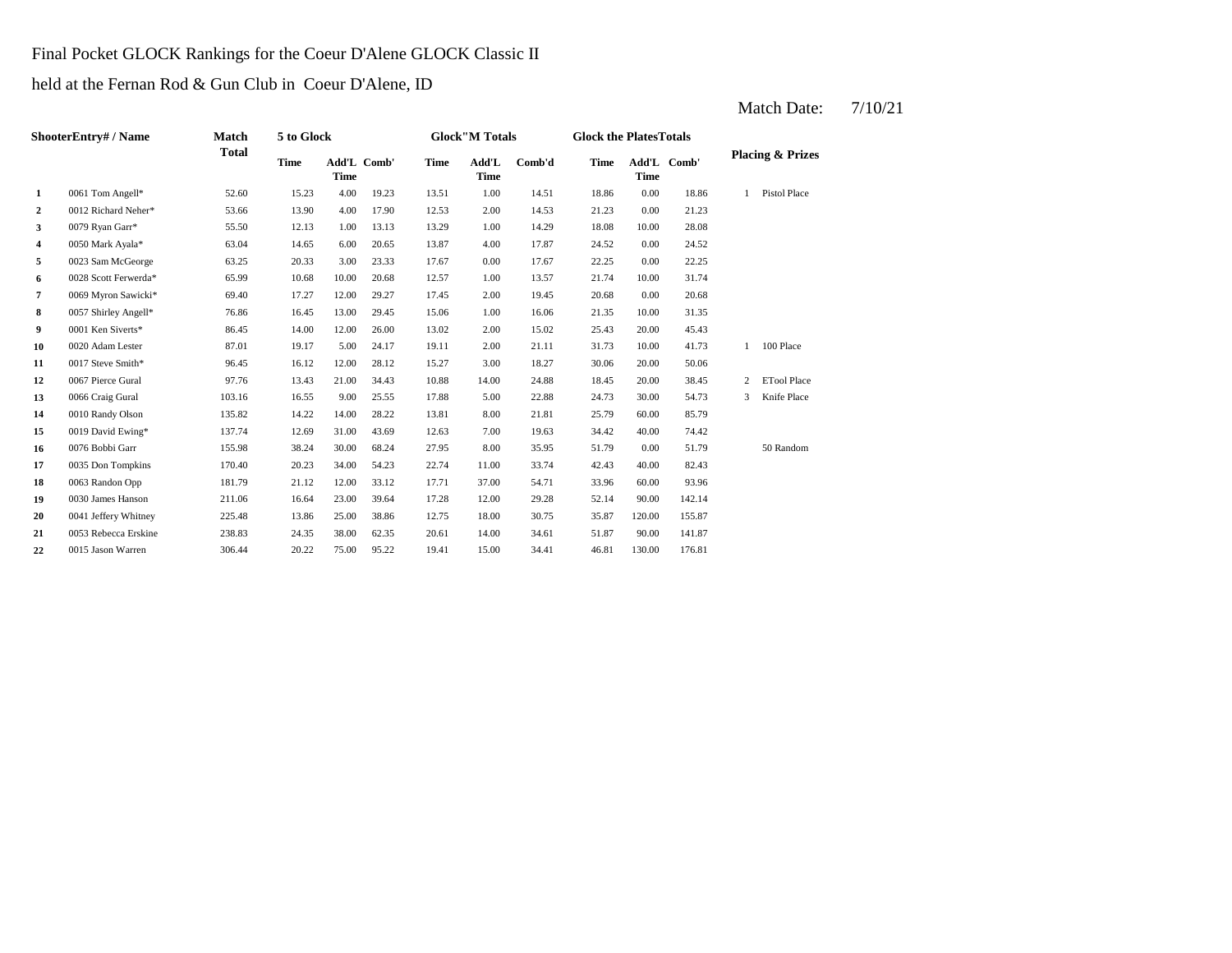#### Final Stock MOS Rankings for the Coeur D'Alene GLOCK Classic II

held at the Fernan Rod & Gun Club in Coeur D'Alene, ID

|                  | <b>ShooterEntry# / Name</b> | <b>Match</b> | 5 to Glock  |                            |       |             | <b>Glock</b> "M Totals |        | <b>Glock the PlatesTotals</b> |             |             |   |                             |
|------------------|-----------------------------|--------------|-------------|----------------------------|-------|-------------|------------------------|--------|-------------------------------|-------------|-------------|---|-----------------------------|
|                  |                             | <b>Total</b> | <b>Time</b> | Add'L Comb'<br><b>Time</b> |       | <b>Time</b> | Add'L<br><b>Time</b>   | Comb'd | <b>Time</b>                   | <b>Time</b> | Add'L Comb' |   | <b>Placing &amp; Prizes</b> |
| $\mathbf{1}$     | 0013 Richard Neher*         | 64.18        | 22.29       | 3.00                       | 25.29 | 19.05       | 1.00                   | 20.05  | 18.84                         | 0.00        | 18.84       | 1 | 100 Place                   |
| $\boldsymbol{2}$ | 0062 Tom Angell*            | 66.26        | 25.45       | 0.00                       | 25.45 | 21.68       | 0.00                   | 21.68  | 19.13                         | 0.00        | 19.13       |   |                             |
| 3                | 0027 Eric Mortimer          | 67.02        | 19.78       | 6.00                       | 25.78 | 18.25       | 4.00                   | 22.25  | 18.99                         | 0.00        | 18.99       | 1 | 100 Place                   |
| 3                |                             | 67.02        | 19.78       | 6.00                       | 25.78 | 18.25       | 4.00                   | 22.25  | 18.99                         | 0.00        | 18.99       |   | 50 Random                   |
| 4                | 0051 Mark Ayala*            | 67.35        | 22.10       | 8.00                       | 30.10 | 20.14       | 2.00                   | 22.14  | 15.11                         | 0.00        | 15.11       |   |                             |
| 5                | 0070 Myron Sawicki*         | 69.58        | 23.62       | 6.00                       | 29.62 | 19.91       | 6.00                   | 25.91  | 14.05                         | 0.00        | 14.05       |   |                             |
| 6                | 0033 Chris Edwards*         | 73.38        | 23.51       | 9.00                       | 32.51 | 19.54       | 4.00                   | 23.54  | 17.33                         | 0.00        | 17.33       |   |                             |
| 7                | 0080 Ryan Garr*             | 76.75        | 15.86       | 24.00                      | 39.86 | 14.02       | 6.00                   | 20.02  | 16.87                         | 0.00        | 16.87       |   |                             |
| 8                | 0002 Ken Siverts*           | 78.07        | 20.13       | 13.00                      | 33.13 | 17.09       | 11.00                  | 28.09  | 16.85                         | 0.00        | 16.85       |   |                             |
| 9                | 0048 James Franklin         | 83.40        | 25.78       | 6.00                       | 31.78 | 23.56       | 7.00                   | 30.56  | 21.06                         | 0.00        | 21.06       | 2 | <b>ETool Place</b>          |
| 10               | 0029 Scott Ferwerda*        | 83.55        | 15.95       | 20.00                      | 35.95 | 14.88       | 14.00                  | 28.88  | 18.72                         | 0.00        | 18.72       |   |                             |
| 11               | 0059 Shirley Angell*        | 85.28        | 28.84       | 6.00                       | 34.84 | 23.03       | 9.00                   | 32.03  | 18.41                         | 0.00        | 18.41       |   | 50 Random                   |
| 12               | 0043 Jason Illing           | 88.98        | 26.76       | 9.00                       | 35.76 | 25.47       | 4.00                   | 29.47  | 23.75                         | 0.00        | 23.75       | 3 | Knife Place                 |
| 13               | 0008 George Smith           | 93.70        | 28.18       | 15.00                      | 43.18 | 26.30       | 2.00                   | 28.30  | 22.22                         | 0.00        | 22.22       |   |                             |
| 14               | 0072 Joel Sylvester         | 101.59       | 32.53       | 22.00                      | 54.53 | 24.14       | 2.00                   | 26.14  | 20.92                         | 0.00        | 20.92       |   |                             |
| 15               | 0037 Russell Twardowski     | 105.88       | 25.22       | 36.00                      | 61.22 | 21.70       | 2.00                   | 23.70  | 20.96                         | 0.00        | 20.96       |   |                             |
| 16               | 0024 Sam McGeorge           | 132.42       | 29.81       | 38.00                      | 67.81 | 24.23       | 15.00                  | 39.23  | 25.38                         | 0.00        | 25.38       |   |                             |
| 17               | 0045 Michael Baldwin        | 143.85       | 47.62       | 32.00                      | 79.62 | 33.10       | 4.00                   | 37.10  | 27.13                         | 0.00        | 27.13       |   |                             |
| 18               | 0055 Rebecca Erskine        | 144.99       | 35.98       | 32.00                      | 67.98 | 27.17       | 7.00                   | 34.17  | 42.84                         | 0.00        | 42.84       |   |                             |
| 19               | 0006 Christine Smith        | 156.44       | 39.50       | 16.00                      | 55.50 | 37.47       | 19.00                  | 56.47  | 44.47                         | 0.00        | 44.47       |   |                             |
| 20               | 0084 Gregory Sullivan       | 157.01       | 24.41       | 54.00                      | 78.41 | 28.26       | 22.00                  | 50.26  | 28.34                         | 0.00        | 28.34       |   |                             |
| 21               | 0044 John Mahin             | 198.50       | 32.09       | 41.00                      | 73.09 | 30.83       | 37.00                  | 67.83  | 37.58                         | 20.00       | 57.58       |   |                             |
| 22               | 0081 Tim McCormick          | 212.98       | 34.57       | 35.00                      | 69.57 | 31.05       | 40.00                  | 71.05  | 52.36                         | 20.00       | 72.36       |   |                             |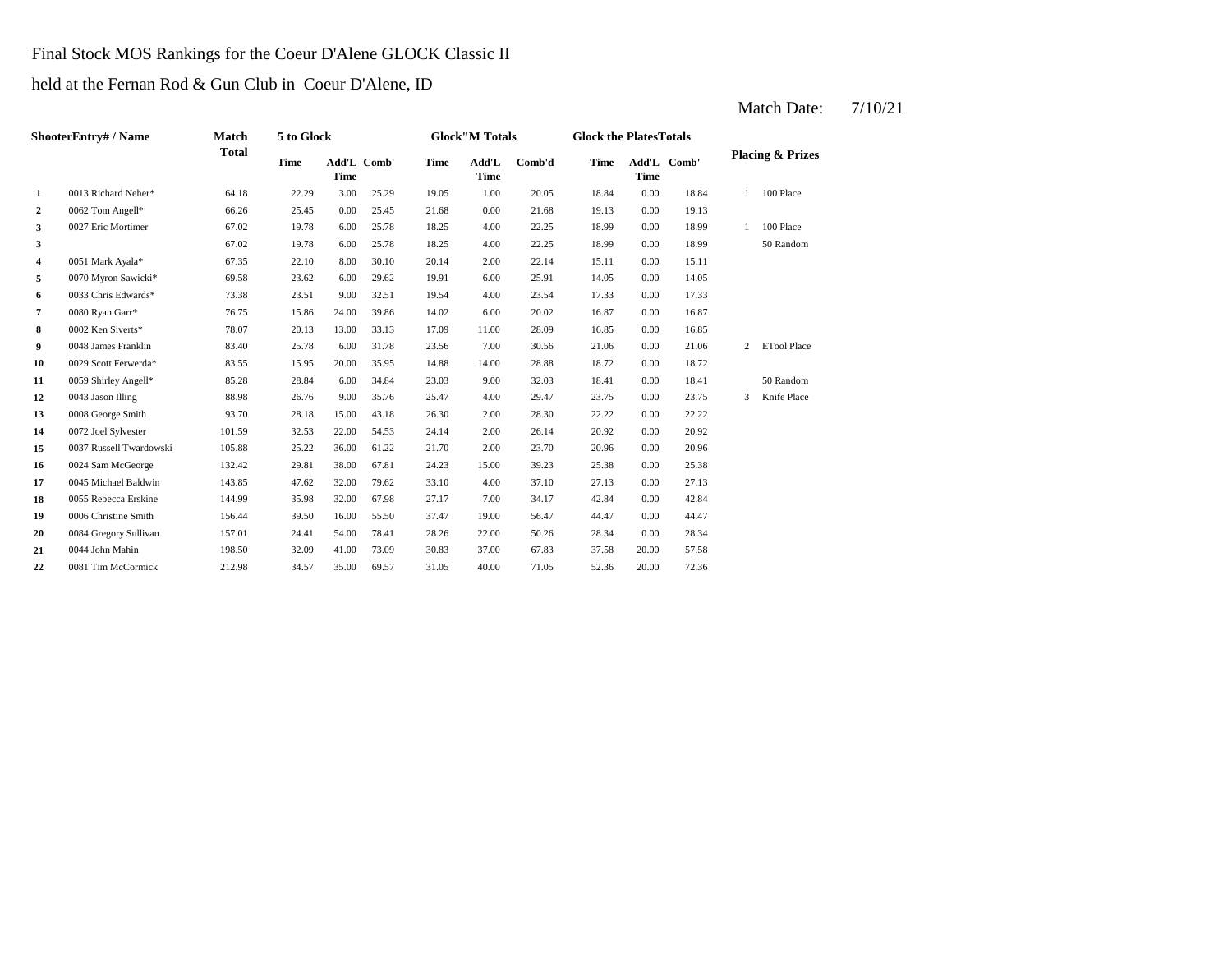Match Date:

**The following scores have not been included in the above results due to administrative issues or scoring errors Please call the GSSF office (770) 437-4718 as soon as possible for further clarification. Thank you.**

**Shooters who did not finish the match...**

#### **Shooters who did not show**

**0**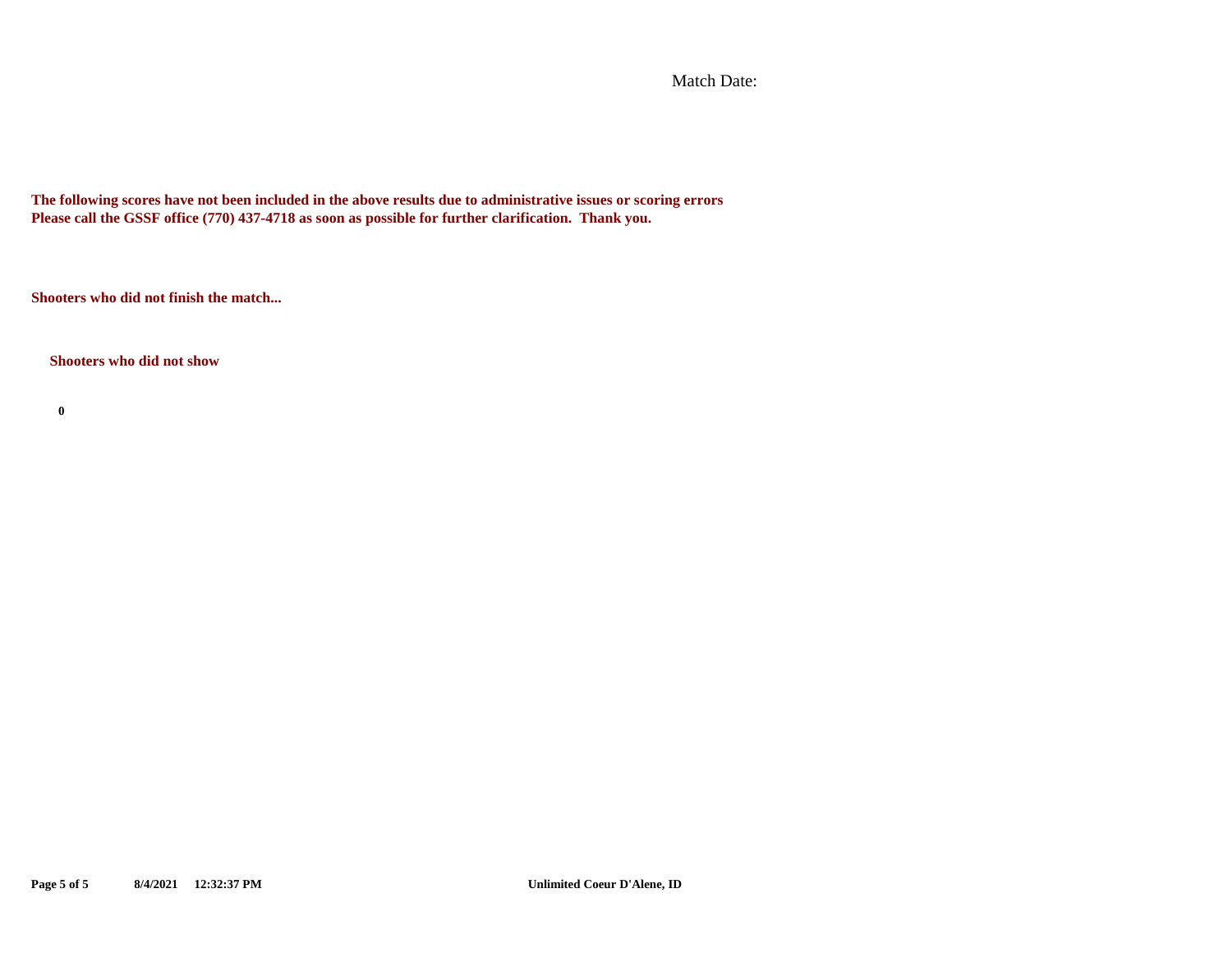### Final Civilian Rankings for the Coeur D'Alene GLOCK Classic II

|                | ShooterEntry# / Name    | Match        | 5 to Glock Totals |             |              |       | <b>Glock"M Totals</b> |              | <b>Glock the PlatesTotals</b> |             |              |   |                             |                            |
|----------------|-------------------------|--------------|-------------------|-------------|--------------|-------|-----------------------|--------------|-------------------------------|-------------|--------------|---|-----------------------------|----------------------------|
|                |                         | <b>Total</b> | Time              | <b>Time</b> | Add'L Comb'd | Time  | <b>Time</b>           | Add'L Comb'd | Time                          | <b>Time</b> | Add'L Comb'd |   | <b>Placing &amp; Prizes</b> | <b>Categories</b>          |
| -1             | 0073 Russell Twardowski | 87.72        | 21.96             | 18.00       | 39.96        | 20.81 | 3.00                  | 23.81        | 23.95                         | 0.00        | 23.95        |   | 1 Pistol Place              |                            |
| $\overline{2}$ | 0106 James Franklin     | 97.16        | 23.34             | 19.00       | 42.34        | 22.23 | 11.00                 | 33.23        | 21.59                         | $0.00\,$    | 21.59        | 2 | 100 Place                   |                            |
| 3              | 0022 Mark McLauchlin    | 98.61        | 32.96             | 8.00        | 40.96        | 25.07 | 7.00                  | 32.07        | 25.58                         | $0.00\,$    | 25.58        | 3 | 75 Place                    | Senior                     |
| $\mathbf{3}$   |                         | 98.61        | 32.96             | 8.00        | 40.96        | 25.07 | 7.00                  | 32.07        | 25.58                         | 0.00        | 25.58        |   | 75 Senior                   | Senior                     |
| $\overline{4}$ | 0134 Randy Stemple      | 100.84       | 21.30             | 24.00       | 45.30        | 20.12 | 13.00                 | 33.12        | 22.42                         | $0.00\,$    | 22.42        |   |                             |                            |
| 5              | 0021 Aaron Archer       | 104.31       | 27.47             | 17.00       | 44.47        | 21.00 | 11.00                 | 32.00        | 27.84                         | $0.00\,$    | 27.84        |   |                             |                            |
| -6             | 0156 Eric Mortimer      | 106.02       | 24.08             | 22.00       | 46.08        | 20.30 | 15.00                 | 35.30        | 24.64                         | 0.00        | 24.64        |   |                             |                            |
| 7              | 0047 Sam McGeorge       | 107.36       | 28.85             | 27.00       | 55.85        | 22.55 | 7.00                  | 29.55        | 21.96                         | 0.00        | 21.96        |   |                             | Senior                     |
| 8              | 0011 Randy Olson        | 108.39       | 20.75             | 29.00       | 49.75        | 19.45 | 12.00                 | 31.45        | 27.19                         | 0.00        | 27.19        |   |                             | Senior                     |
| - 9            | 0001 Robin Siverts      | 114.73       | 23.88             | 28.00       | 51.88        | 22.27 | 12.00                 | 34.27        | 28.58                         | $0.00\,$    | 28.58        |   | 75 Adult Female             | Adult Female, Senior       |
| 10             | 0034 Jean Smith         | 117.91       | 20.97             | 39.00       | 59.97        | 21.48 | 11.00                 | 32.48        | 25.46                         | $0.00\,$    | 25.46        |   | 75 Super Senior             | Adult Female, Super Senior |
| 11             | 0126 Randon Opp         | 119.49       | 28.72             | 36.00       | 64.72        | 24.84 | 2.00                  | 26.84        | 27.93                         | $0.00\,$    | 27.93        |   | 50 Random                   |                            |
| 12             | 0076 Dale Forrest       | 120.44       | 28.40             | 28.00       | 56.40        | 26.76 | 12.00                 | 38.76        | 25.28                         | 0.00        | 25.28        |   |                             |                            |
| 13             | 0137 Craig Gural        | 124.98       | 22.60             | 39.00       | 61.60        | 20.99 | 20.00                 | 40.99        | 22.39                         | 0.00        | 22.39        |   |                             |                            |
| 14             | 0080 Jeffery Whitney    | 125.08       | 21.92             | 36.00       | 57.92        | 20.24 | 22.00                 | 42.24        | 24.92                         | 0.00        | 24.92        |   |                             |                            |
| 15             | 0154 Jason Illing       | 131.02       | 28.24             | 40.00       | 68.24        | 29.60 | 8.00                  | 37.60        | 25.18                         | 0.00        | 25.18        |   |                             |                            |
| 16             | 0079 Ethan Little       | 138.77       | 42.34             | 24.00       | 66.34        | 26.11 | 13.00                 | 39.11        | 33.32                         | 0.00        | 33.32        |   | 75 Junior Male              | Junior Male                |
| 17             | 0171 Darren Davis       | 139.51       | 30.85             | 29.00       | 59.85        | 21.52 | 21.00                 | 42.52        | 37.14                         | 0.00        | 37.14        |   |                             |                            |
| 18             | 0072 John O'Sickey      | 143.46       | 26.65             | 24.00       | 50.65        | 28.12 | 19.00                 | 47.12        | 45.69                         | $0.00\,$    | 45.69        |   |                             | Senior                     |
| 19             | 0008 Christine Smith    | 145.95       | 32.31             | 35.00       | 67.31        | 30.96 | 14.00                 | 44.96        | 33.68                         | $0.00\,$    | 33.68        |   |                             | Adult Female, Super Senior |
| 20             | 0027 Jason Warren       | 149.16       | 27.35             | 25.00       | 52.35        | 23.76 | 31.00                 | 54.76        | 42.05                         | $0.00\,$    | 42.05        |   |                             |                            |
| 21             | 0004 Dan Briggs         | 153.00       | 29.86             | 33.00       | 62.86        | 27.08 | 23.00                 | 50.08        | 40.06                         | 0.00        | 40.06        |   |                             | Super Senior               |
| 22             | 0075 Tim McCormick      | 153.12       | 28.69             | 24.00       | 52.69        | 26.05 | 9.00                  | 35.05        | 45.38                         | 20.00       | 65.38        |   |                             | Senior                     |
| 23             | 0088 Bruce Heggstrom    | 155.21       | 29.85             | 40.00       | 69.85        | 24.50 | 18.00                 | 42.50        | 32.86                         | 10.00       | 42.86        |   |                             | Senior                     |
| 24             | 0165 Gregory Sullivan   | 161.42       | 24.76             | 31.00       | 55.76        | 21.60 | 12.00                 | 33.60        | 42.06                         | 30.00       | 72.06        |   |                             | Senior                     |
| 25             | 0056 James Hanson       | 163.71       | 25.95             | 37.00       | 62.95        | 23.81 | 26.00                 | 49.81        | 40.95                         | 10.00       | 50.95        |   |                             |                            |
| 26             | 0098 John Levanger      | 170.91       | 22.89             | 47.00       | 69.89        | 19.66 | 52.00                 | 71.66        | 29.36                         | 0.00        | 29.36        |   |                             | Senior                     |
| 27             | 0102 Robert Bob Smith   | 174.32       | 42.02             | 30.00       | 72.02        | 43.14 | 13.00                 | 56.14        | 36.16                         | 10.00       | 46.16        |   |                             | Super Senior               |
| 28             | 0006 Mervin Archer      | 174.74       | 25.57             | 51.00       | 76.57        | 25.86 | 41.00                 | 66.86        | 31.31                         | 0.00        | 31.31        |   |                             | Super Senior               |
| 29             | 0095 Tammy Levanger     | 178.15       | 24.26             | 50.00       | 74.26        | 23.52 | 20.00                 | 43.52        | 40.37                         | 20.00       | 60.37        |   |                             | Adult Female, Senior       |
| 30             | 0105 Kim Knoell         | 179.20       | 35.81             | 32.00       | 67.81        | 45.03 | 8.00                  | 53.03        | 48.36                         | 10.00       | 58.36        |   |                             | <b>Adult Female</b>        |
| 31             | 0157 Matthew Welch      | 193.75       | 36.53             | 39.00       | 75.53        | 28.63 | 31.00                 | 59.63        | 38.59                         | 20.00       | 58.59        |   |                             |                            |
| 32             | 0128 Josiah Johnson     | 231.91       | 33.16             | 66.00       | 99.16        | 27.47 | 47.00                 | 74.47        | 58.28                         | 0.00        | 58.28        |   |                             | Junior Male                |
| 33             | 0093 Ed Broberg         | 323.17       | 33.78             | 112.00      | 145.78       | 36.32 | 31.00                 | 67.32        | 70.07                         | 40.00       | 110.07       |   | Pistol New Member Raffl     | Senior                     |
| 34             | 0108 Maya Zollman       | 340.53       | 34.54             | 60.00       | 94.54        | 27.35 | 70.00                 | 97.35        | 68.64                         | 80.00       | 148.64       |   |                             | Adult Female               |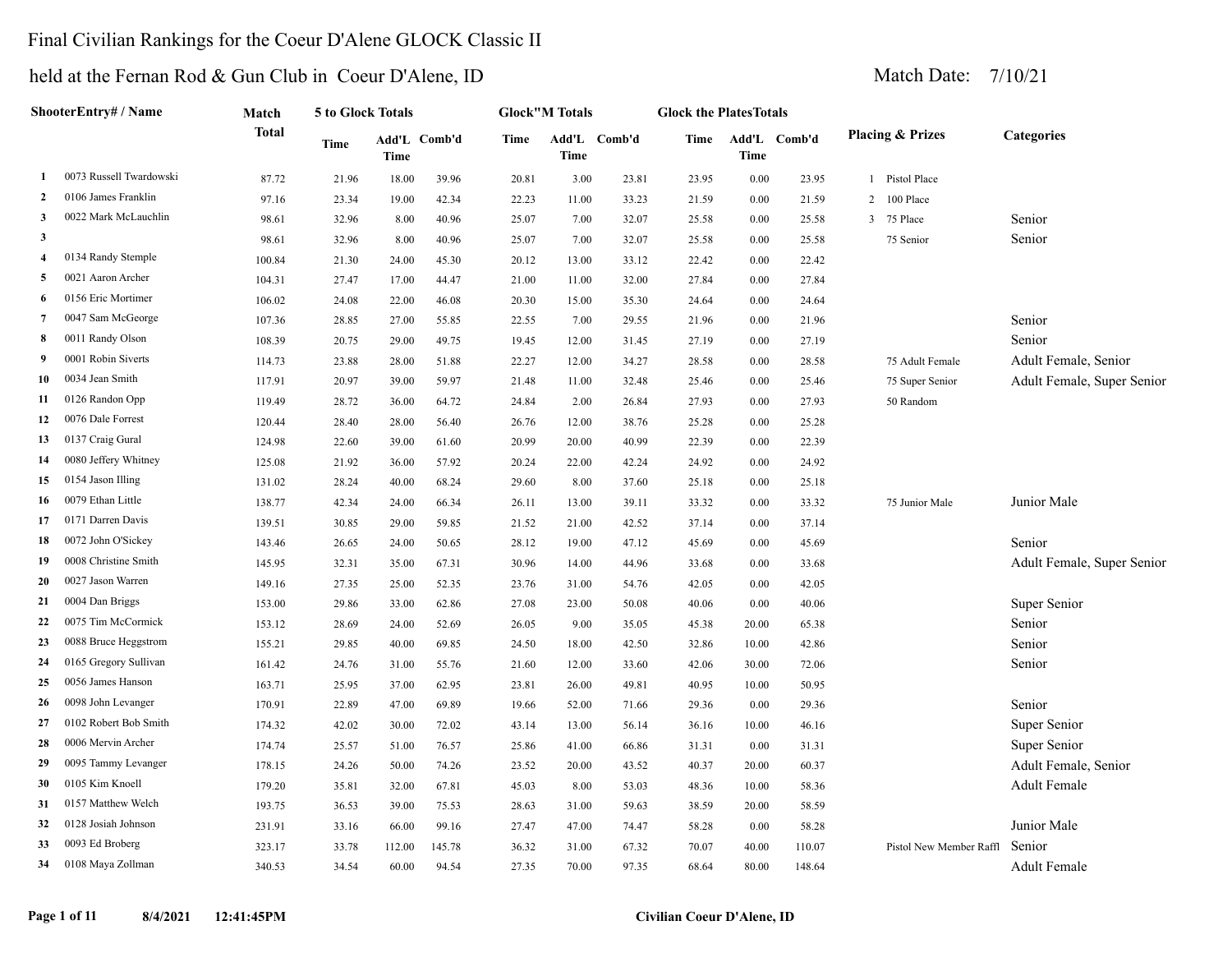|    | ShooterEntry# / Name        | Match        | 5 to Glock Totals |                      |        |       | <b>Glock</b> "M Totals |        | <b>Glock the Plates Totals</b> |               |        |                             |               |
|----|-----------------------------|--------------|-------------------|----------------------|--------|-------|------------------------|--------|--------------------------------|---------------|--------|-----------------------------|---------------|
|    | 0158 William Ericsson<br>35 | <b>Total</b> | Time              | Add'L Comb'd<br>Time |        | Time  | Add'L<br>Time          | Comb'd | Time                           | Add'L<br>Time | Comb'd | <b>Placing &amp; Prizes</b> | Categories    |
|    |                             | 348.17       | 51.95             | 66.00                | 117.95 | 35.79 | 60.00                  | 95.79  | 74.43                          | 60.00         | 134.43 |                             |               |
| 36 | 0130 Mike LeMay             | 530.37       | 66.24             | 94.00                | 160.24 | 69.26 | 72.00                  | 141.26 | 68.87                          | 160.00        | 228.87 |                             | Junior Male   |
| 37 | 0131 Kaydence Johnson       | 751.84       | 36.59             | 104.00               | 140.59 | 41.92 | 221.00                 | 262.92 | 198.33                         | 150.00        | 348.33 | 75 Junior Female            | Junior Female |
| 38 | 0129 Rinnoa Mettie          | 753.70       | 91.03             | 159.00               | 250.03 | 89.11 | 88.00                  | 177.1  | 106.56                         | 220.00        | 326.56 |                             | Junior Female |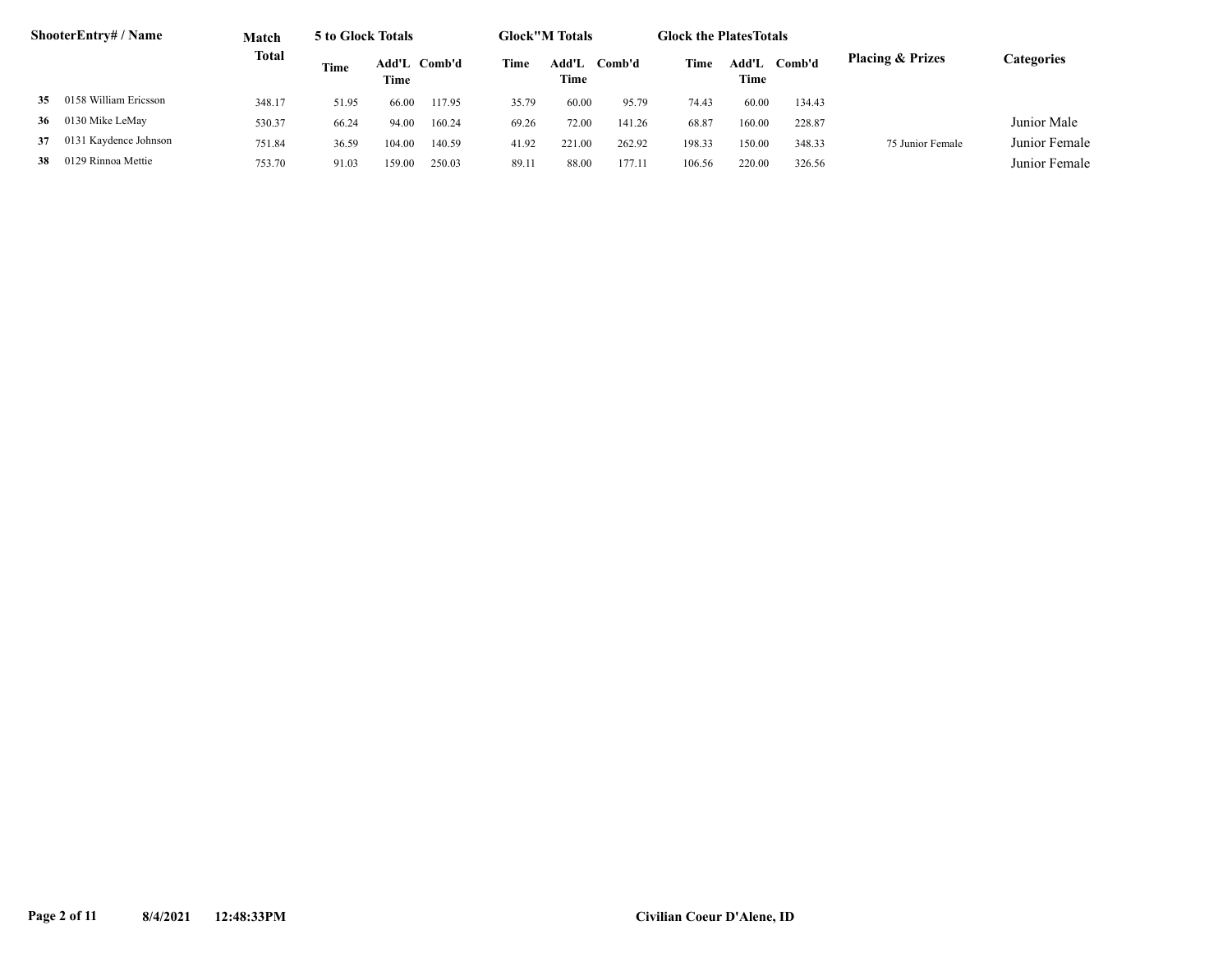#### Final Competition Rankings for the Coeur D'Alene GLOCK Classic II

#### held at the Fernan Rod & Gun Club in Coeur D'Alene, ID Match Date: 7/10/21

|                | ShooterEntry# / Name    | Match        | 5 to Glock Totals |             |              |             | <b>Glock"M Totals</b> |        | <b>Glock the Plates Totals</b> |             |              |                             |
|----------------|-------------------------|--------------|-------------------|-------------|--------------|-------------|-----------------------|--------|--------------------------------|-------------|--------------|-----------------------------|
|                |                         | <b>Total</b> | Time              | <b>Time</b> | Add'L Comb'd | <b>Time</b> | Add'L<br><b>Time</b>  | Comb'd | Time                           | <b>Time</b> | Add'L Comb'd | <b>Placing &amp; Prizes</b> |
| 1              | 0051 Jay Welch*         | 59.98        | 18.80             | 4.00        | 22.80        | 17.28       | 3.00                  | 20.28  | 16.90                          | 0.00        | 16.90        |                             |
| 2              | 0160 Ryan Garr*         | 69.24        | 16.93             | 18.00       | 34.93        | 13.95       | 5.00                  | 18.95  | 15.36                          | 0.00        | 15.36        | 1 Pistol Place              |
| 3              | 0110 Todd Hogue*        | 70.36        | 25.34             | 7.00        | 32.34        | 19.55       | 0.00                  | 19.55  | 18.47                          | 0.00        | 18.47        | 2 year membership renew     |
| 4              | 0016 Richard Neher*     | 71.30        | 19.74             | 16.00       | 35.74        | 17.58       | 1.00                  | 18.58  | 16.98                          | 0.00        | 16.98        |                             |
| 5              | 0065 Luke Ravitch*      | 72.21        | 22.80             | 8.00        | 30.80        | 17.52       | 7.00                  | 24.52  | 16.89                          | 0.00        | 16.89        |                             |
| 6              | 0113 Mark Ayala*        | 74.38        | 21.72             | 13.00       | 34.72        | 17.83       | 3.00                  | 20.83  | 18.83                          | 0.00        | 18.83        |                             |
| $\overline{7}$ | 0122 Tom Angell*        | 76.21        | 25.04             | 8.00        | 33.04        | 20.39       | 1.00                  | 21.39  | 21.78                          | 0.00        | 21.78        |                             |
| 8              | 0031 Steve Smith*       | 76.84        | 23.23             | 11.00       | 34.23        | 20.20       | 3.00                  | 23.20  | 19.41                          | 0.00        | 19.41        |                             |
| 9              | 0155 Russell Twardowski | 80.64        | 20.39             | 8.00        | 28.39        | 21.37       | 9.00                  | 30.37  | 21.88                          | 0.00        | 21.88        | 1 Pistol Place              |
| 10             | 0146 Myron Sawicki*     | 85.75        | 25.54             | 17.00       | 42.54        | 20.85       | 8.00                  | 28.85  | 14.36                          | 0.00        | 14.36        |                             |
| 11             | 0054 Eric Mortimer      | 90.93        | 23.73             | 7.00        | 30.73        | 19.26       | 20.00                 | 39.26  | 20.94                          | 0.00        | 20.94        | 2 100 Place                 |
| 12             | 0043 Adam Lester        | 94.57        | 22.52             | 28.00       | 50.52        | 21.25       | 3.00                  | 24.25  | 19.80                          | 0.00        | 19.80        | 3 75 Place                  |
| 13             | 0023 Mark McLauchlin    | 96.32        | 32.99             | 8.00        | 40.99        | 22.62       | 6.00                  | 28.62  | 26.71                          | 0.00        | 26.71        |                             |
| 14             | 0141 Charles Arndt*     | 97.08        | 23.85             | 10.00       | 33.85        | 19.41       | 9.00                  | 28.41  | 24.82                          | 10.00       | 34.82        |                             |
| 15             | 0060 Scott Ferwerda*    | 109.98       | 17.46             | 38.00       | 55.46        | 17.12       | 12.00                 | 29.12  | 25.40                          | 0.00        | 25.40        |                             |
| 16             | 0083 Jeffery Whitney    | 116.42       | 22.70             | 26.00       | 48.70        | 20.74       | 16.00                 | 36.74  | 30.98                          | 0.00        | 30.98        |                             |
| 17             | 0035 Jean Smith         | 118.45       | 20.50             | 42.00       | 62.50        | 22.70       | 8.00                  | 30.70  | 25.25                          | 0.00        | 25.25        |                             |
| 18             | 0135 Randy Stemple      | 123.79       | 20.16             | 47.00       | 67.16        | 19.95       | 5.00                  | 24.95  | 31.68                          | 0.00        | 31.68        |                             |
| 19             | 0077 Dale Forrest       | 125.20       | 25.62             | 40.00       | 65.62        | 22.44       | 15.00                 | 37.44  | 22.14                          | 0.00        | 22.14        |                             |
| 20             | 0096 Tammy Levanger     | 126.60       | 24.01             | 33.00       | 57.01        | 19.86       | 19.00                 | 38.86  | 30.73                          | 0.00        | 30.73        |                             |
| 21             | 0138 Craig Gural        | 127.50       | 23.50             | 15.00       | 38.50        | 25.40       | 15.00                 | 40.40  | 28.60                          | 20.00       | 48.60        | 2 year membership renew     |
| 22             | 0139 Pierce Gural       | 128.33       | 21.68             | 38.00       | 59.68        | 12.83       | 41.00                 | 53.83  | 14.82                          | 0.00        | 14.82        |                             |
| 23             | 0170 Randon Opp         | 128.60       | 26.29             | 27.00       | 53.29        | 26.79       | 9.00                  | 35.79  | 29.52                          | 10.00       | 39.52        |                             |
| 24             | 0071 Don Tompkins       | 132.57       | 28.99             | 16.00       | 44.99        | 33.92       | 13.00                 | 46.92  | 40.66                          | 0.00        | 40.66        |                             |
| 25             | 0089 Bruce Heggstrom    | 140.65       | 27.18             | 36.00       | 63.18        | 22.10       | 28.00                 | 50.10  | 27.37                          | 0.00        | 27.37        |                             |
| 26             | 0172 Darren Davis       | 150.96       | 30.89             | 46.00       | 76.89        | 22.77       | 18.00                 | 40.77  | 33.30                          | 0.00        | 33.30        |                             |
| 27             | 0005 Dan Briggs         | 155.74       | 34.35             | 14.00       | 48.35        | 29.96       | 8.00                  | 37.96  | 39.43                          | 30.00       | 69.43        |                             |

 0100 John Levanger 160.26 21.08 62.00 83.08 19.98 18.00 37.98 29.20 10.00 39.20 0090 Eric Choker 209.42 30.18 31.00 61.18 31.14 40.00 71.14 37.10 40.00 77.10 0094 Ed Broberg 250.69 31.34 39.00 70.34 36.79 53.00 89.79 60.56 30.00 90.56 0136 Travis Deaton 302.90 29.00 110.00 139.00 25.09 55.00 80.09 33.81 50.00 83.81 0164 James Brown 303.60 69.38 67.00 136.38 52.38 28.00 80.38 86.84 0.00 86.84 0028 Jason Warren 326.73 26.13 82.00 108.13 27.02 42.00 69.02 49.58 100.00 149.58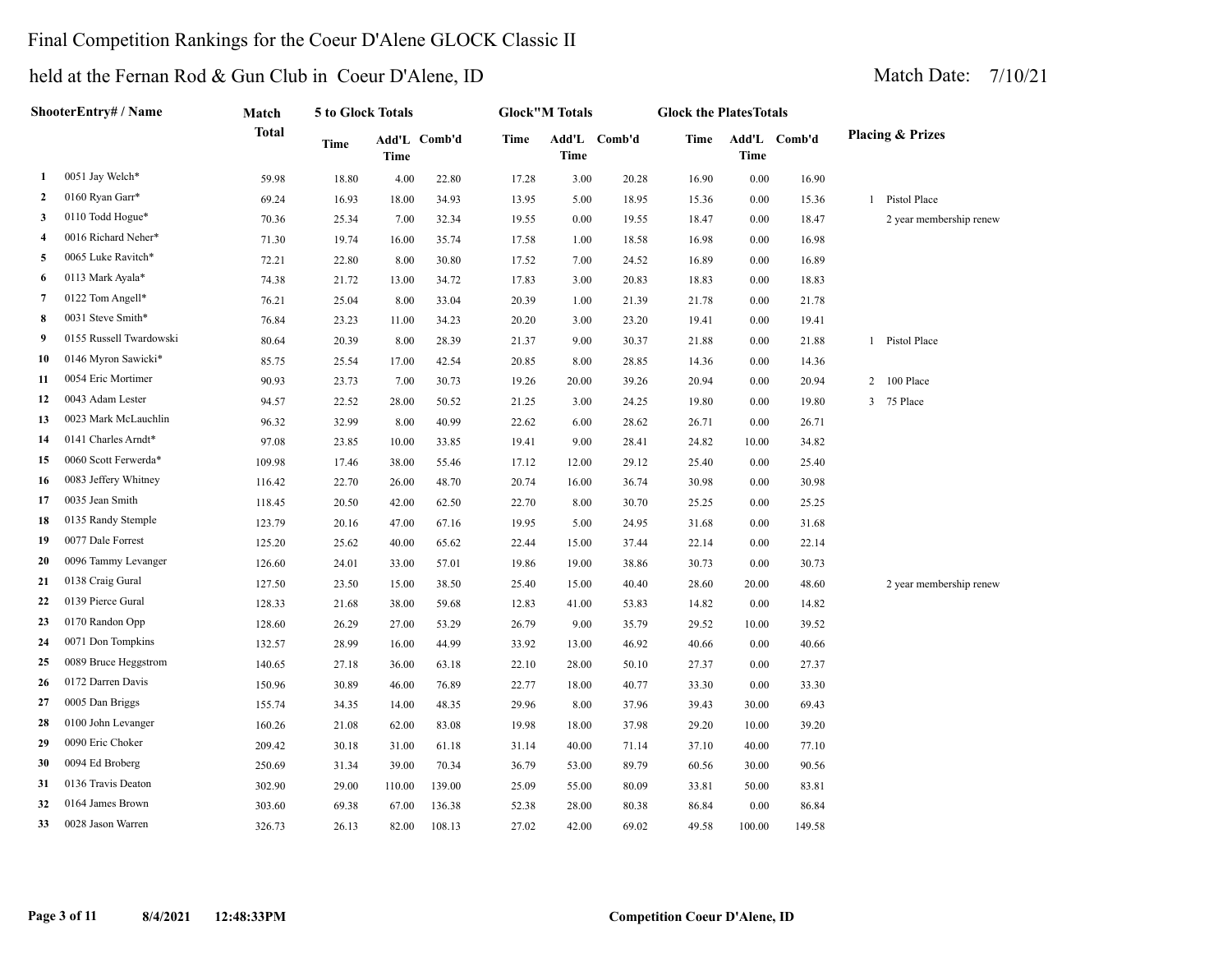### Final Guardian Rankings for the Coeur D'Alene GLOCK Classic II

|                | ShooterEntry# / Name     | Match        | 5 to Glock Totals |       |              |       | <b>Glock</b> "M Totals |        | <b>Glock the PlatesTotals</b> |               |        |                             |              |
|----------------|--------------------------|--------------|-------------------|-------|--------------|-------|------------------------|--------|-------------------------------|---------------|--------|-----------------------------|--------------|
|                |                          | <b>Total</b> | Time              | Time  | Add'L Comb'd | Time  | Add'L<br>Time          | Comb'd | Time                          | Add'L<br>Time | Comb'd | <b>Placing &amp; Prizes</b> | Categories   |
|                | 0002 David Misakian      | 135.03       | 26.31             | 35.00 | 61.31        | 21.68 | 21.00                  | 42.68  | 31.04                         | 0.00          | 31.04  | 100 Place                   |              |
| 2              | 0009 George Smith        | 163.54       | 34.76             | 47.00 | 81.76        | 29.14 | 6.00                   | 35.14  | 46.64                         | 0.00          | 46.64  | 2 Etool Place               | Super Senior |
| $\overline{2}$ |                          | 163.54       | 34.76             | 47.00 | 81.76        | 29.14 | 6.00                   | 35.14  | 46.64                         | 0.00          | 46.64  | 75 Super Senior             | Super Senior |
| 3              | 0069 Don Tompkins        | 184.17       | 31.71             | 31.00 | 62.71        | 34.16 | 10.00                  | 44.16  | 57.30                         | 20.00         | 77.30  | Knife Place                 | Super Senior |
|                | 0150 James Brown         | 295.91       | 44.39             | 65.00 | 109.39       | 46.39 | 34.00                  | 80.39  | 66.13                         | 40.00         | 106.13 | 75 Senior                   | Senior       |
| 5.             | l Frank Cardella<br>0091 | 394.25       | 31.69             | 84.00 | 115.69       | 29.77 | 40.00                  | 69.77  | 48.79                         | 160.00        | 208.79 |                             | Senior       |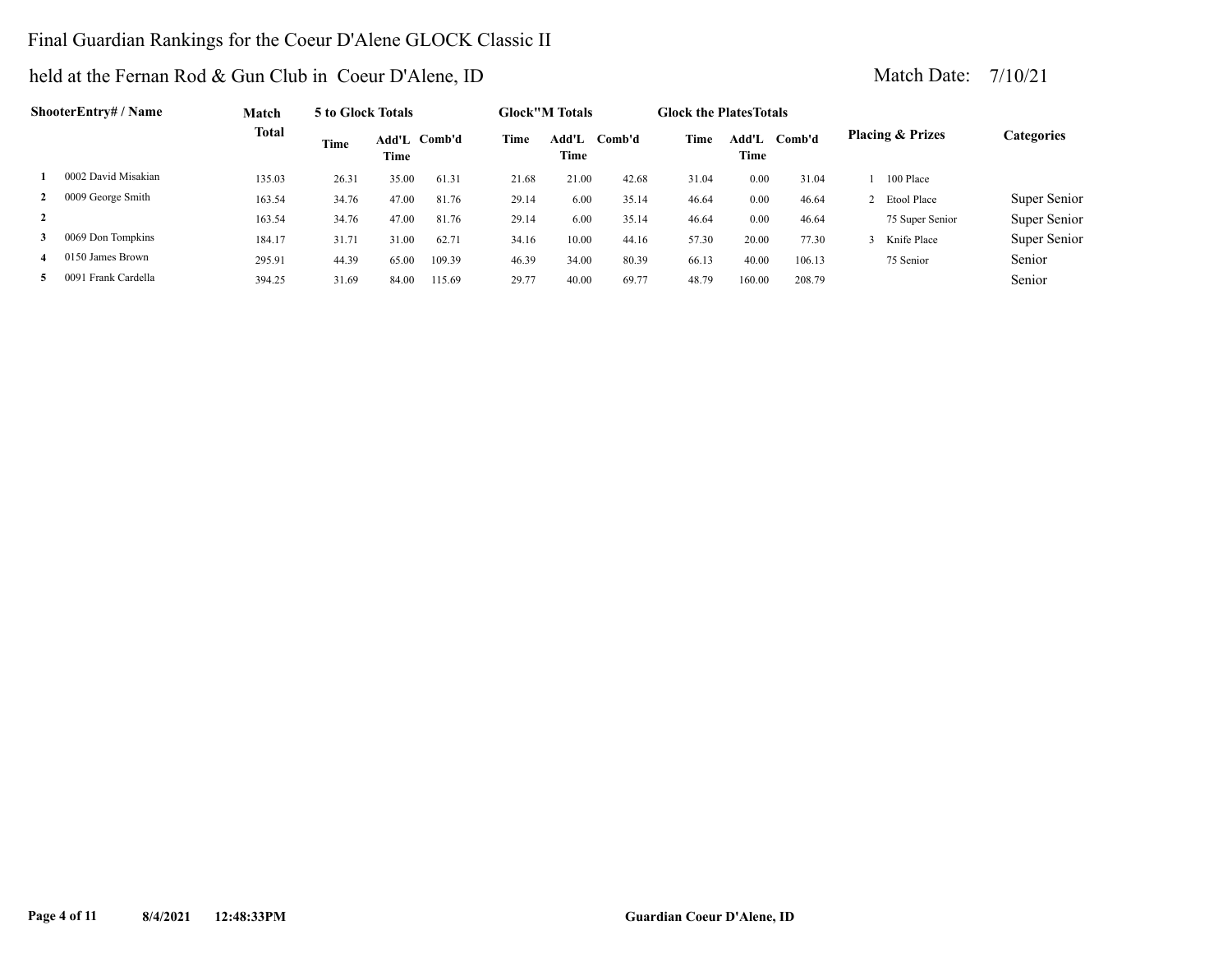### Final Heavy Metal Rankings for the Coeur D'Alene GLOCK Classic II

|              | ShooterEntry# / Name  | Match  | 5 to Glock Totals |        |              |       | <b>Glock"M Totals</b> |              | <b>Glock the Plates Totals</b> |        |              |                |                             |
|--------------|-----------------------|--------|-------------------|--------|--------------|-------|-----------------------|--------------|--------------------------------|--------|--------------|----------------|-----------------------------|
|              |                       | Total  | Time              | Time   | Add'L Comb'd | Time  | Time                  | Add'L Comb'd | Time                           | Time   | Add'L Comb'd |                | <b>Placing &amp; Prizes</b> |
| 1            | 0019 Richard Neher*   | 70.62  | 20.50             | 8.00   | 28.50        | 16.97 | 7.00                  | 23.97        | 18.15                          | 0.00   | 18.15        |                | 100 Place                   |
| $\mathbf{2}$ | 0062 Scott Ferwerda*  | 80.52  | 18.23             | 25.00  | 43.23        | 15.46 | 4.00                  | 19.46        | 17.83                          | 0.00   | 17.83        |                | 50 Random                   |
| 3            | 0125 Tom Angell*      | 86.26  | 26.13             | 15.00  | 41.13        | 21.87 | 3.00                  | 24.87        | 20.26                          | 0.00   | 20.26        |                | 50 Random                   |
| 4            | 0149 Myron Sawicki*   | 86.27  | 28.27             | 8.00   | 36.27        | 22.35 | 8.00                  | 30.35        | 19.65                          | 0.00   | 19.65        |                |                             |
| 5            | 0068 Luke Ravitch*    | 98.80  | 22.55             | 11.00  | 33.55        | 18.30 | 23.00                 | 41.30        | 23.95                          | 0.00   | 23.95        |                |                             |
| 6            | 0086 Jeffery Whitney  | 99.76  | 26.14             | 14.00  | 40.14        | 18.44 | 17.00                 | 35.44        | 24.18                          | 0.00   | 24.18        |                | 100 Place                   |
| 7            | 0026 Mark McLauchlin  | 103.25 | 43.34             | 1.00   | 44.34        | 29.83 | 1.00                  | 30.83        | 28.08                          | 0.00   | 28.08        | $\overline{2}$ | Etool Place                 |
| 8            | 0013 Randy Olson      | 104.45 | 22.24             | 14.00  | 36.24        | 18.87 | 25.00                 | 43.87        | 24.34                          | 0.00   | 24.34        | 3              | Knife Place                 |
| 9            | 0116 Mark Ayala*      | 110.80 | 22.00             | 21.00  | 43.00        | 19.87 | 6.00                  | 25.87        | 21.93                          | 20.00  | 41.93        |                |                             |
| 10           | 0007 Mervin Archer    | 114.92 | 26.78             | 20.00  | 46.78        | 27.79 | 3.00                  | 30.79        | 37.35                          | 0.00   | 37.35        |                |                             |
| 11           | 0041 David Ewing*     | 120.52 | 21.09             | 28.00  | 49.09        | 14.28 | 34.00                 | 48.28        | 23.15                          | 0.00   | 23.15        |                |                             |
| 12           | 0169 Michael Nervik   | 147.85 | 39.72             | 17.00  | 56.72        | 31.75 | 8.00                  | 39.75        | 41.38                          | 10.00  | 51.38        |                |                             |
| 13           | 0044 Adam Lester      | 153.96 | 24.15             | 64.00  | 88.15        | 23.77 | 15.00                 | 38.77        | 27.04                          | 0.00   | 27.04        |                |                             |
| 14           | 0101 John Levanger    | 165.17 | 22.63             | 54.00  | 76.63        | 25.63 | 22.00                 | 47.63        | 30.91                          | 10.00  | 40.91        |                |                             |
| 15           | 0133 Gene Robinson    | 168.79 | 39.16             | 51.00  | 90.16        | 33.42 | 14.00                 | 47.42        | 31.21                          | 0.00   | 31.21        |                |                             |
| 16           | 0029 Jason Warren     | 277.48 | 29.39             | 135.00 | 164.39       | 32.88 | 36.00                 | 68.88        | 44.21                          | 0.00   | 44.21        |                |                             |
| 17           | 0097 Tammy Levanger   | 329.05 | 29.02             | 54.00  | 83.02        | 31.80 | 38.00                 | 69.80        | 66.23                          | 110.00 | 176.23       |                |                             |
| 18           | 0159 William Ericsson | 475.15 | 36.40             | 117.00 | 153.40       | 36.13 | 73.00                 | 109.13       | 82.62                          | 130.00 | 212.62       |                |                             |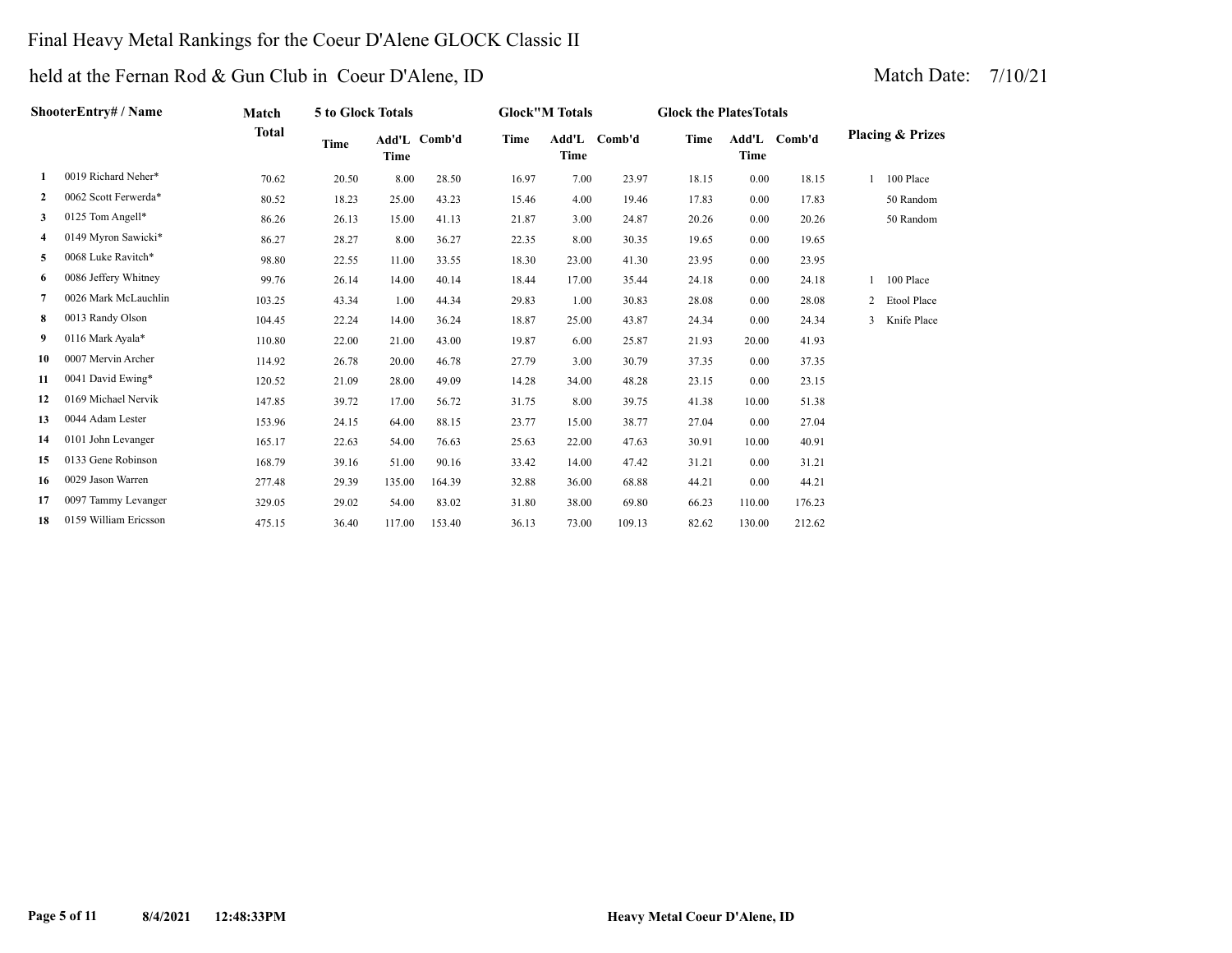### Final Major Sub Rankings for the Coeur D'Alene GLOCK Classic II

|              | <b>ShooterEntry# / Name</b> | Match  | 5 to Glock Totals |       |              |       | <b>Glock</b> "M Totals |        | <b>Glock the Plates Totals</b> |        |              |                |                             |
|--------------|-----------------------------|--------|-------------------|-------|--------------|-------|------------------------|--------|--------------------------------|--------|--------------|----------------|-----------------------------|
|              |                             | Total  | Time              | Time  | Add'L Comb'd | Time  | Add'L<br>Time          | Comb'd | Time                           | Time   | Add'L Comb'd |                | <b>Placing &amp; Prizes</b> |
| 1            | 0145 Myron Sawicki*         | 54.84  | 16.74             | 1.00  | 17.74        | 16.42 | 0.00                   | 16.42  | 20.68                          | 0.00   | 20.68        |                | 100 Place                   |
| $\mathbf{2}$ | 0015 Richard Neher*         | 58.50  | 14.16             | 7.00  | 21.16        | 12.27 | 1.00                   | 13.27  | 24.07                          | 0.00   | 24.07        |                | Pistol Random               |
| 3            | 0121 Tom Angell*            | 59.40  | 18.11             | 4.00  | 22.11        | 15.33 | 0.00                   | 15.33  | 21.96                          | 0.00   | 21.96        |                |                             |
|              | 0064 Luke Ravitch*          | 61.24  | 14.27             | 4.00  | 18.27        | 15.13 | 7.00                   | 22.13  | 20.84                          | 0.00   | 20.84        |                |                             |
| 5            | 0039 David Ewing*           | 61.57  | 13.92             | 7.00  | 20.92        | 11.21 | 6.00                   | 17.21  | 23.44                          | 0.00   | 23.44        |                |                             |
| 6            | 0050 Jay Welch*             | 66.22  | 13.87             | 9.00  | 22.87        | 12.41 | 1.00                   | 13.41  | 19.94                          | 10.00  | 29.94        |                |                             |
| 7            | 0012 Randy Olson            | 101.97 | 14.10             | 11.00 | 25.10        | 13.84 | 7.00                   | 20.84  | 26.03                          | 30.00  | 56.03        |                | 100 Place                   |
| 8            | 0030 Steve Smith*           | 105.91 | 15.70             | 4.00  | 19.70        | 16.18 | 1.00                   | 17.18  | 29.03                          | 40.00  | 69.03        |                |                             |
| 9.           | 0059 Scott Ferwerda*        | 112.90 | 11.34             | 22.00 | 33.34        | 11.90 | 4.00                   | 15.90  | 23.66                          | 40.00  | 63.66        |                |                             |
| 10           | 0070 Don Tompkins           | 149.71 | 22.13             | 13.00 | 35.13        | 23.79 | 7.00                   | 30.79  | 43.79                          | 40.00  | 83.79        | $\overline{2}$ | Etool Place                 |
| 11           | 0057 James Hanson           | 192.10 | 19.12             | 14.00 | 33.12        | 19.53 | 30.00                  | 49.53  | 39.45                          | 70.00  | 109.45       | 3              | Knife Place                 |
| 12           | 0082 Jeffery Whitney        | 210.97 | 14.50             | 19.00 | 33.50        | 13.84 | 10.00                  | 23.84  | 33.63                          | 120.00 | 153.63       |                |                             |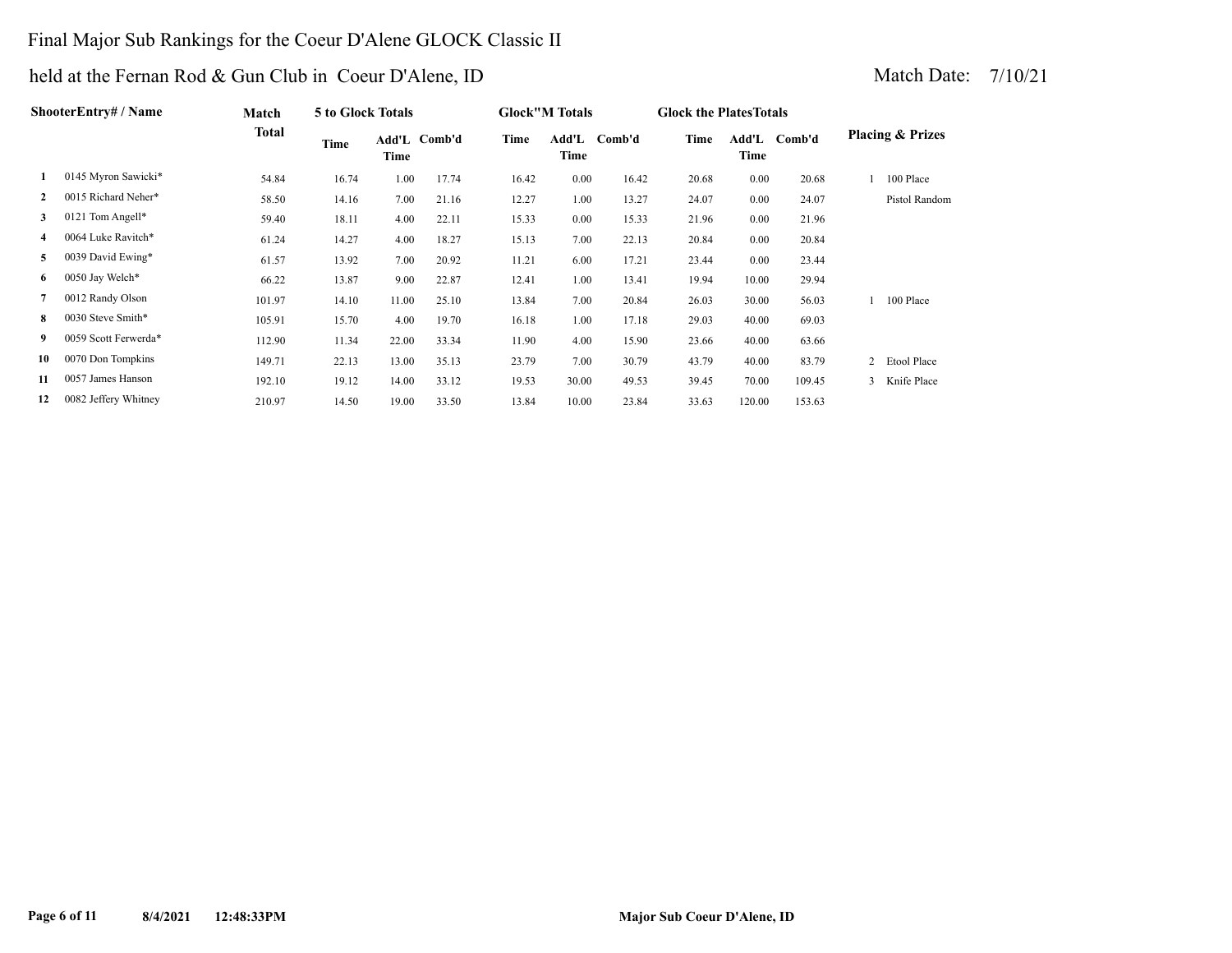### Final Master Stock Rankings for the Coeur D'Alene GLOCK Classic II

|              | ShooterEntry# / Name | Match        | 5 to Glock Totals |       |              |       | <b>Glock"M Totals</b> |              | <b>Glock the Plates Totals</b> |      |              |   |                             |
|--------------|----------------------|--------------|-------------------|-------|--------------|-------|-----------------------|--------------|--------------------------------|------|--------------|---|-----------------------------|
|              |                      | <b>Total</b> | Time              | Time  | Add'L Comb'd | Time  | Time                  | Add'L Comb'd | Time                           | Time | Add'L Comb'd |   | <b>Placing &amp; Prizes</b> |
| 1            | 0018 Richard Neher*  | 57.17        | 21.26             | 2.00  | 23.26        | 16.81 | 0.00                  | 16.81        | 17.10                          | 0.00 | 17.10        |   | Pistol Match Meister        |
| $\mathbf{2}$ | 0053 Jay Welch*      | 62.69        | 18.85             | 9.00  | 27.85        | 18.03 | 1.00                  | 19.03        | 15.81                          | 0.00 | 15.81        |   | Pistol Place                |
| 3            | 0162 Ryan Garr*      | 66.43        | 17.10             | 14.00 | 31.10        | 14.68 | 3.00                  | 17.68        | 17.65                          | 0.00 | 17.65        |   | 75 Place                    |
| 4            | 0124 Tom Angell*     | 69.89        | 24.75             | 2.00  | 26.75        | 20.78 | 4.00                  | 24.78        | 18.36                          | 0.00 | 18.36        | 3 | Etool Place                 |
| 5            | 0148 Myron Sawicki*  | 78.57        | 24.88             | 9.00  | 33.88        | 19.21 | 8.00                  | 27.21        | 17.48                          | 0.00 | 17.48        |   |                             |
| 6            | 0119 Shirley Angell* | 79.58        | 26.41             | 10.00 | 36.41        | 21.40 | 5.00                  | 26.40        | 16.77                          | 0.00 | 16.77        |   |                             |
| 7            | 0061 Scott Ferwerda* | 79.65        | 17.61             | 27.00 | 44.61        | 16.84 | 4.00                  | 20.84        | 14.20                          | 0.00 | 14.20        |   |                             |
| 8            | 0115 Mark Ayala*     | 80.99        | 19.98             | 15.00 | 34.98        | 18.75 | 9.00                  | 27.75        | 18.26                          | 0.00 | 18.26        |   |                             |
| 9            | 0067 Luke Ravitch*   | 82.60        | 22.66             | 16.00 | 38.66        | 19.73 | 8.00                  | 27.73        | 16.21                          | 0.00 | 16.21        |   |                             |
| 10           | 0040 David Ewing*    | 85.06        | 21.53             | 15.00 | 36.53        | 14.08 | 15.00                 | 29.08        | 19.45                          | 0.00 | 19.45        |   |                             |
| 11           | 0143 Charles Arndt*  | 87.15        | 24.27             | 7.00  | 31.27        | 18.55 | 14.00                 | 32.55        | 23.33                          | 0.00 | 23.33        |   |                             |
| 12           | 0020 Richard Bass*   | 88.34        | 28.23             | 15.00 | 43.23        | 22.24 | 0.00                  | 22.24        | 22.87                          | 0.00 | 22.87        |   |                             |
| 13           | 0033 Steve Smith*    | 88.41        | 22.33             | 15.00 | 37.33        | 20.33 | 8.00                  | 28.33        | 22.75                          | 0.00 | 22.75        |   |                             |
| 14           | 0025 Mark McLauchlin | 94.22        | 29.28             | 12.00 | 41.28        | 21.20 | 6.00                  | 27.20        | 25.74                          | 0.00 | 25.74        |   |                             |
| 15           | 0111 Todd Hogue*     | 95.08        | 23.06             | 17.00 | 40.06        | 19.10 | 14.00                 | 33.10        | 21.92                          | 0.00 | 21.92        |   |                             |
| 16           | 0085 Jeffery Whitney | 113.93       | 22.84             | 24.00 | 46.84        | 18.83 | 24.00                 | 42.83        | 24.26                          | 0.00 | 24.26        |   |                             |
| 17           | 0037 Jean Smith      | 114.78       | 20.84             | 31.00 | 51.84        | 21.10 | 14.00                 | 35.10        | 27.84                          | 0.00 | 27.84        |   |                             |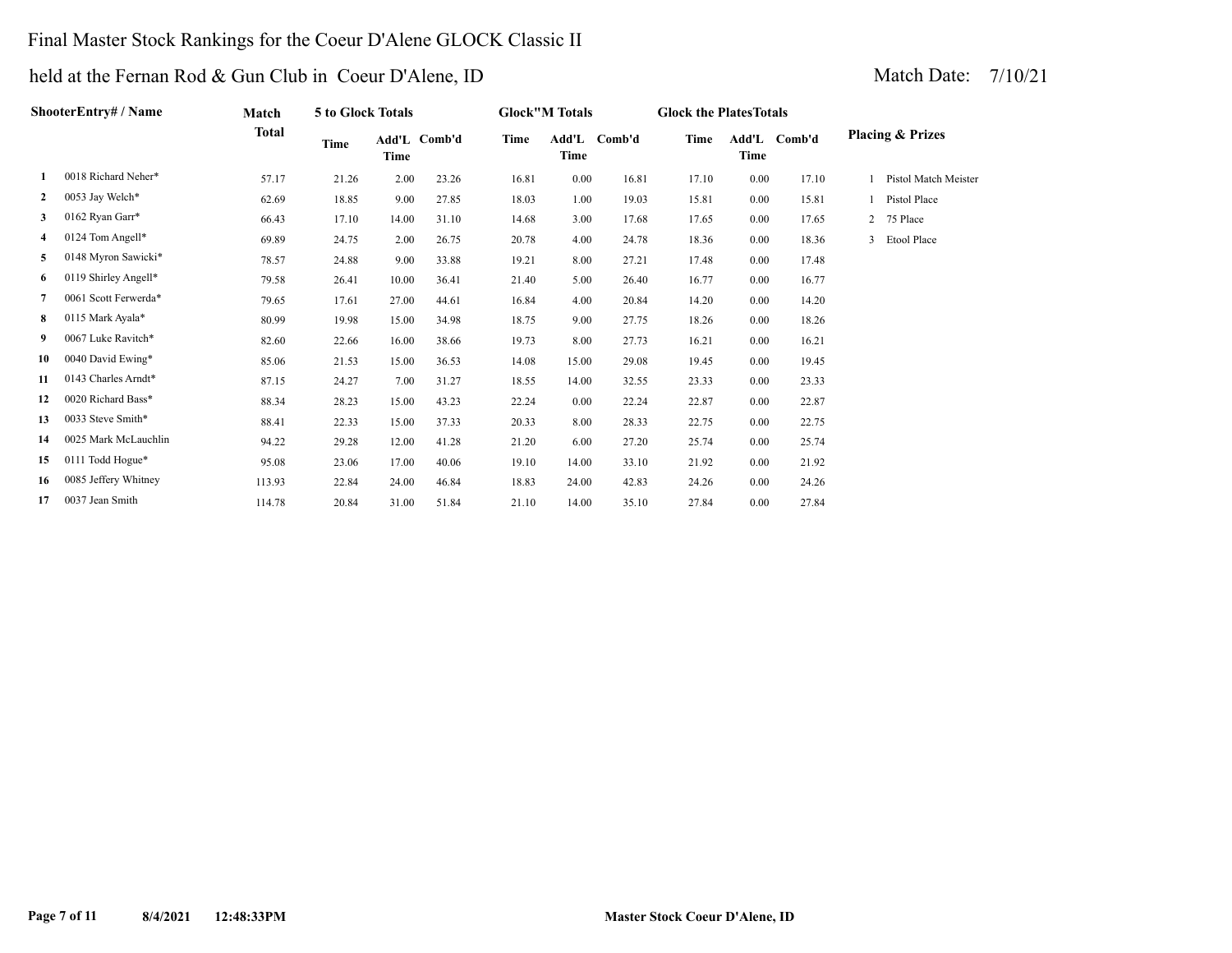### Final SubCompact Rankings for the Coeur D'Alene GLOCK Classic II

|              | ShooterEntry# / Name  | Match        | 5 to Glock Totals |             |              |       | <b>Glock"M Totals</b> |              | <b>Glock the Plates Totals</b> |             |              |                             |
|--------------|-----------------------|--------------|-------------------|-------------|--------------|-------|-----------------------|--------------|--------------------------------|-------------|--------------|-----------------------------|
|              |                       | <b>Total</b> | Time              | <b>Time</b> | Add'L Comb'd | Time  | <b>Time</b>           | Add'L Comb'd | Time                           | <b>Time</b> | Add'L Comb'd | <b>Placing &amp; Prizes</b> |
| 1            | 0014 Richard Neher*   | 66.89        | 19.55             | 9.00        | 28.55        | 18.51 | 2.00                  | 20.51        | 17.83                          | 0.00        | 17.83        | 100 Place                   |
| $\mathbf{2}$ | 0049 Jay Welch*       | 68.37        | 21.66             | 4.00        | 25.66        | 17.01 | 8.00                  | 25.01        | 17.70                          | 0.00        | 17.70        |                             |
| 3            | 0112 Mark Ayala*      | 70.75        | 21.64             | 10.00       | 31.64        | 19.18 | 2.00                  | 21.18        | 17.93                          | 0.00        | 17.93        |                             |
| 4            | 0144 Myron Sawicki*   | 71.00        | 24.06             | 9.00        | 33.06        | 19.60 | 1.00                  | 20.60        | 17.34                          | 0.00        | 17.34        |                             |
| 5            | 0063 Luke Ravitch*    | 79.83        | 23.88             | 13.00       | 36.88        | 18.86 | 2.00                  | 20.86        | 22.09                          | 0.00        | 22.09        |                             |
| 6            | 0109 Todd Hogue*      | 85.90        | 22.84             | 12.00       | 34.84        | 21.05 | 12.00                 | 33.05        | 18.01                          | 0.00        | 18.01        |                             |
| 7            | 0120 Tom Angell*      | 91.81        | 25.42             | 26.00       | 51.42        | 20.10 | 1.00                  | 21.10        | 19.29                          | 0.00        | 19.29        |                             |
| 8            | 0038 David Ewing*     | 93.65        | 20.14             | 30.00       | 50.14        | 14.48 | 11.00                 | 25.48        | 18.03                          | 0.00        | 18.03        |                             |
| 9            | 0058 Scott Ferwerda*  | 95.70        | 17.48             | 18.00       | 35.48        | 18.12 | 13.00                 | 31.12        | 19.10                          | 10.00       | 29.10        |                             |
| 10           | 0048 Sam McGeorge     | 120.09       | 29.68             | 11.00       | 40.68        | 22.72 | 11.00                 | 33.72        | 25.69                          | 20.00       | 45.69        | 100 Place                   |
| 11           | 0045 Gene Robinson    | 122.81       | 37.72             | 11.00       | 48.72        | 34.18 | 10.00                 | 44.18        | 29.91                          | 0.00        | 29.91        | 2 Etool Place               |
| 12           | 0152 Bruce Heggstrom  | 132.50       | 31.70             | 35.00       | 66.70        | 23.62 | 11.00                 | 34.62        | 31.18                          | 0.00        | 31.18        | 3 Knife Place               |
| 13           | 0081 Jeffery Whitney  | 156.29       | 23.99             | 61.00       | 84.99        | 19.15 | 20.00                 | 39.15        | 32.15                          | 0.00        | 32.15        |                             |
| 14           | 0010 George Smith     | 162.38       | 34.51             | 33.00       | 67.51        | 27.51 | 6.00                  | 33.51        | 51.36                          | 10.00       | 61.36        |                             |
| 15           | 0099 John Levanger    | 165.21       | 20.18             | 69.00       | 89.18        | 19.27 | 21.00                 | 40.27        | 35.76                          | 0.00        | 35.76        |                             |
| 16           | 0042 Adam Lester      | 197.85       | 23.21             | 104.00      | 127.21       | 23.33 | 17.00                 | 40.33        | 30.31                          | 0.00        | 30.31        | 50 Random                   |
| 17           | 0166 Gregory Sullivan | 229.29       | 26.98             | 34.00       | 60.98        | 23.05 | 37.00                 | 60.05        | 48.26                          | 60.00       | 108.26       |                             |
| 18           | 0103 Robert Bob Smith | 250.08       | 37.52             | 32.00       | 69.52        | 32.23 | 16.00                 | 48.23        | 72.33                          | 60.00       | 132.33       |                             |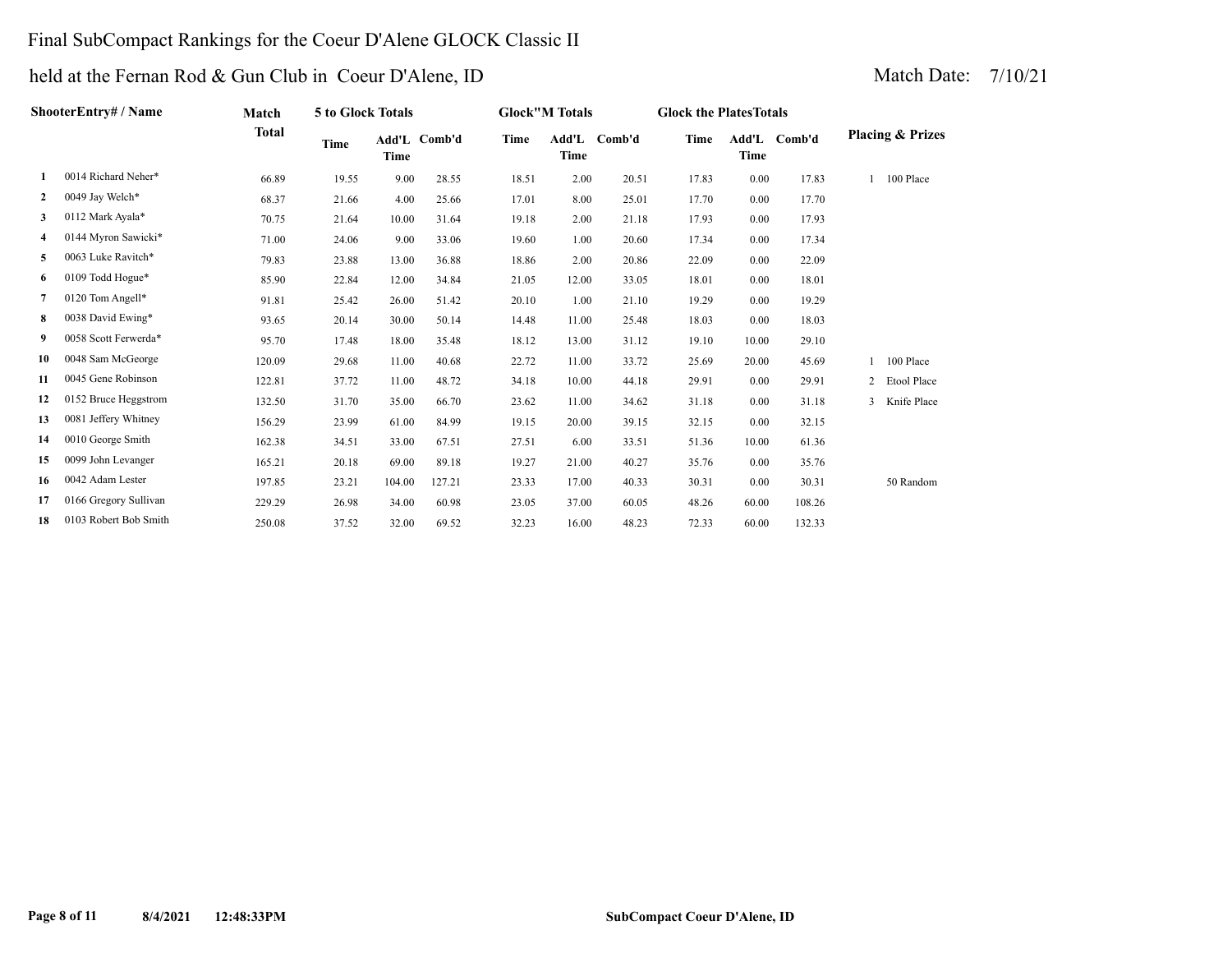### Final Unlimited Rankings for the Coeur D'Alene GLOCK Classic II

| <b>ShooterEntry# / Name</b> |                         | Match        | 5 to Glock Totals |             |              | <b>Glock"M Totals</b> |       |              | <b>Glock the PlatesTotals</b> |       |              |   |                             |
|-----------------------------|-------------------------|--------------|-------------------|-------------|--------------|-----------------------|-------|--------------|-------------------------------|-------|--------------|---|-----------------------------|
|                             |                         | <b>Total</b> | <b>Time</b>       | <b>Time</b> | Add'L Comb'd | Time                  | Time  | Add'L Comb'd | Time                          | Time  | Add'L Comb'd |   | <b>Placing &amp; Prizes</b> |
| 1                           | 0140 Pierce Gural       | 58.31        | 16.89             | 11.00       | 27.89        | 13.61                 | 4.00  | 17.61        | 12.81                         | 0.00  | 12.81        |   | 1 \$190/210 Place           |
| 2                           | 0066 Luke Ravitch*      | 60.56        | 19.17             | 7.00        | 26.17        | 16.86                 | 3.00  | 19.86        | 14.53                         | 0.00  | 14.53        | 1 | Pistol Place                |
| 3                           | 0123 Tom Angell*        | 60.59        | 23.04             | 3.00        | 26.04        | 18.20                 | 0.00  | 18.20        | 16.35                         | 0.00  | 16.35        |   |                             |
| 4                           | 0161 Ryan Garr*         | 61.81        | 17.12             | 11.00       | 28.12        | 13.48                 | 4.00  | 17.48        | 16.21                         | 0.00  | 16.21        |   |                             |
| 5                           | 0017 Richard Neher*     | 62.22        | 20.74             | 8.00        | 28.74        | 17.80                 | 1.00  | 18.80        | 14.68                         | 0.00  | 14.68        |   | 50 Random                   |
| 6                           | 0142 Charles Arndt*     | 63.95        | 20.47             | 7.00        | 27.47        | 20.30                 | 3.00  | 23.30        | 13.18                         | 0.00  | 13.18        |   |                             |
| 7                           | 0055 Eric Mortimer      | 66.24        | 20.87             | 11.00       | 31.87        | 18.30                 | 0.00  | 18.30        | 16.07                         | 0.00  | 16.07        | 2 | 75 Place                    |
| 8                           | 0147 Myron Sawicki*     | 66.48        | 23.85             | 6.00        | 29.85        | 20.77                 | 1.00  | 21.77        | 14.86                         | 0.00  | 14.86        |   |                             |
| 9                           | 0052 Jay Welch*         | 67.33        | 19.73             | 13.00       | 32.73        | 16.66                 | 1.00  | 17.66        | 16.94                         | 0.00  | 16.94        |   |                             |
| 10                          | 0118 Shirley Angell*    | 67.91        | 21.99             | 8.00        | 29.99        | 19.90                 | 2.00  | 21.90        | 16.02                         | 0.00  | 16.02        |   | 50 Random                   |
| 11                          | 0114 Mark Ayala*        | 68.35        | 21.53             | 6.00        | 27.53        | 21.99                 | 3.00  | 24.99        | 15.83                         | 0.00  | 15.83        |   |                             |
| 12                          | 0084 Jeffery Whitney    | 72.93        | 17.10             | 12.00       | 29.10        | 13.79                 | 13.00 | 26.79        | 17.04                         | 0.00  | 17.04        |   | 3 Etool Place               |
| 13                          | 0032 Steve Smith*       | 73.03        | 20.17             | 9.00        | 29.17        | 18.49                 | 7.00  | 25.49        | 18.37                         | 0.00  | 18.37        |   |                             |
| 14                          | 0074 Russell Twardowski | 74.51        | 21.45             | 15.00       | 36.45        | 18.63                 | 2.00  | 20.63        | 17.43                         | 0.00  | 17.43        |   |                             |
| 15                          | 0107 James Franklin     | 79.06        | 24.41             | 13.00       | 37.41        | 22.93                 | 3.00  | 25.93        | 15.72                         | 0.00  | 15.72        |   |                             |
| 16                          | 0087 Jason Illing       | 87.97        | 27.64             | 15.00       | 42.64        | 23.60                 | 2.00  | 25.60        | 19.73                         | 0.00  | 19.73        |   |                             |
| 17                          | 0163 Russ Huneywell*    | 89.68        | 23.52             | 10.00       | 33.52        | 17.90                 | 21.00 | 38.90        | 17.26                         | 0.00  | 17.26        |   |                             |
| 18                          | 0024 Mark McLauchlin    | 90.99        | 37.94             | 0.00        | 37.94        | 31.17                 | 2.00  | 33.17        | 19.88                         | 0.00  | 19.88        |   |                             |
| 19                          | 0167 Gregory Sullivan   | 92.20        | 24.71             | 22.00       | 46.71        | 21.19                 | 5.00  | 26.19        | 19.30                         | 0.00  | 19.30        |   |                             |
| 20                          | 0003 Alex Mauri         | 100.57       | 31.48             | 17.00       | 48.48        | 20.14                 | 9.00  | 29.14        | 22.95                         | 0.00  | 22.95        |   |                             |
| 21                          | 0078 Dale Forrest       | 104.88       | 24.76             | 32.00       | 56.76        | 19.19                 | 7.00  | 26.19        | 21.93                         | 0.00  | 21.93        |   | Pistol Random               |
| 22                          | 0046 Gene Robinson      | 105.79       | 36.70             | 7.00        | 43.70        | 34.57                 | 2.00  | 36.57        | 25.52                         | 0.00  | 25.52        |   |                             |
| 23                          | 0117 Rebecca Erskine    | 107.19       | 30.37             | 16.00       | 46.37        | 24.45                 | 10.00 | 34.45        | 26.37                         | 0.00  | 26.37        |   |                             |
| 24                          | 0036 Jean Smith         | 123.59       | 21.79             | 18.00       | 39.79        | 24.31                 | 20.00 | 44.31        | 29.49                         | 10.00 | 39.49        |   |                             |
| 25                          | 0132 Joe Voss           | 128.19       | 33.56             | 21.00       | 54.56        | 31.14                 | 15.00 | 46.14        | 27.49                         | 0.00  | 27.49        |   |                             |
| 26                          | 0127 Randon Opp         | 150.78       | 27.91             | 34.00       | 61.91        | 20.69                 | 36.00 | 56.69        | 32.18                         | 0.00  | 32.18        |   |                             |
| 27                          | 0151 Glen Brannon       | 169.86       | 26.91             | 52.00       | 78.91        | 24.25                 | 26.00 | 50.25        | 40.70                         | 0.00  | 40.70        |   |                             |
| 28                          | 0153 Ed Broberg         | 205.84       | 35.20             | 63.00       | 98.20        | 35.23                 | 21.00 | 56.23        | 41.41                         | 10.00 | 51.41        |   |                             |
| 29                          | 0168 Michael Nervik     | 218.27       | 35.29             | 66.00       | 101.29       | 28.95                 | 23.00 | 51.95        | 55.03                         | 10.00 | 65.03        |   |                             |
| 30                          | 0092 Whitney Lebsock    | 222.30       | 32.13             | 57.00       | 89.13        | 26.20                 | 48.00 | 74.20        | 38.97                         | 20.00 | 58.97        |   |                             |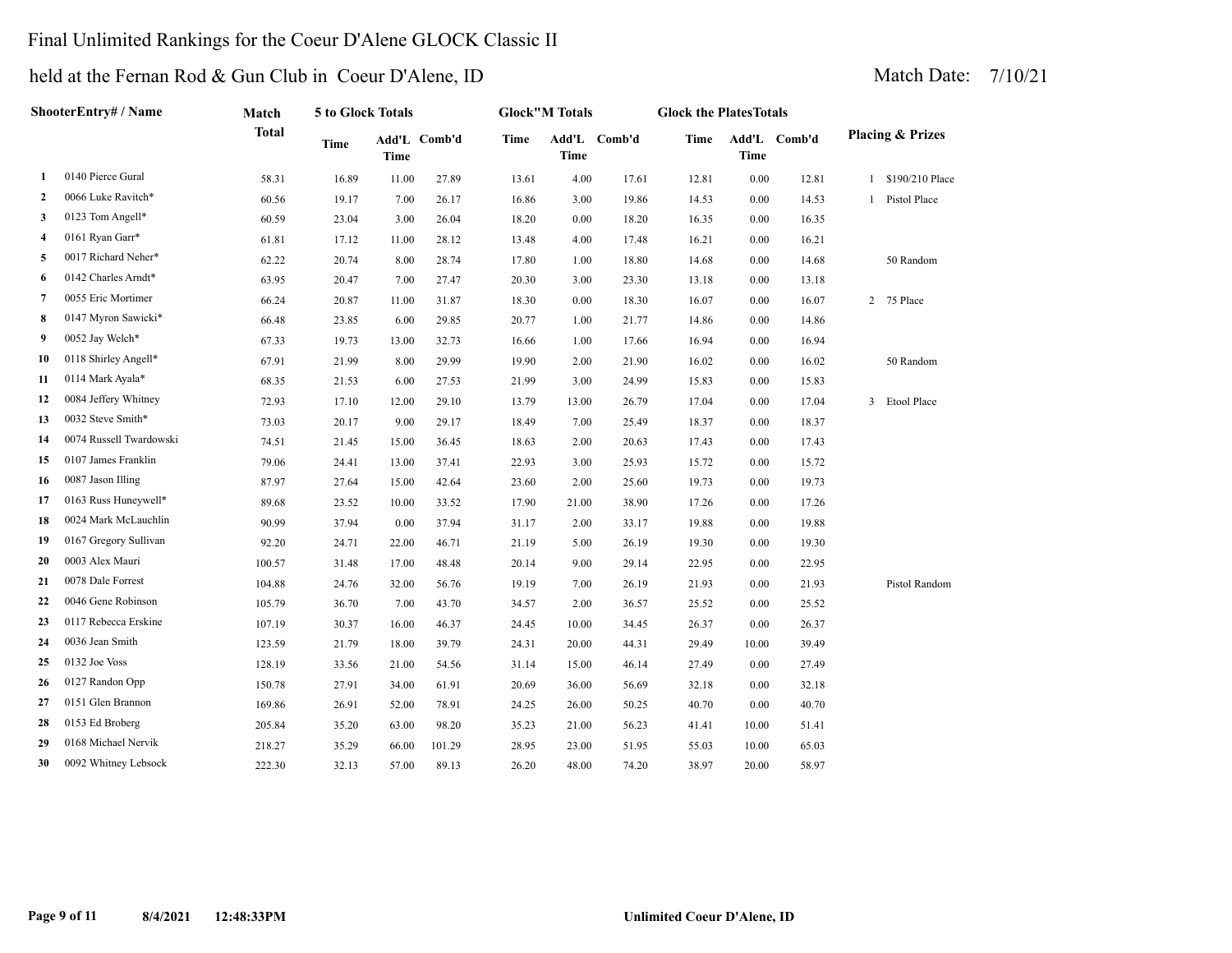# held at the Fernan Rod & Gun Club in Coeur D'Alene, ID<br>
Match Date: 7/10/21

**Civilian**

| <b>Standing</b>        | <b>Score</b>     | <b>Team Name</b>                        | <b>Team Members</b>                                                                              |
|------------------------|------------------|-----------------------------------------|--------------------------------------------------------------------------------------------------|
| ∍                      | 415.16<br>579.27 | SAFE<br>Team EJJ                        | Tim McCormick, Russell Twardowski, Robert Bob Smith<br>Ed Broberg, Jeffery Whitney, Jason Illing |
| <b>Junior Civilian</b> |                  |                                         |                                                                                                  |
| <b>Standing</b>        | <b>Score</b>     | <b>Team Name</b>                        | <b>Team Members</b>                                                                              |
|                        | 1,515.98         | Spokane County Young Marines            | Rinnoa Mettie, Mike LeMay, Josiah Johnson                                                        |
| <b>Master Stock</b>    |                  |                                         |                                                                                                  |
| <b>Standing</b>        | <b>Score</b>     | <b>Team Name</b>                        | <b>Team Members</b>                                                                              |
|                        | 200.85           | King County Jail, Costco, Border Patrol | Richard Neher*, Jay Welch*, Mark Ayala*                                                          |